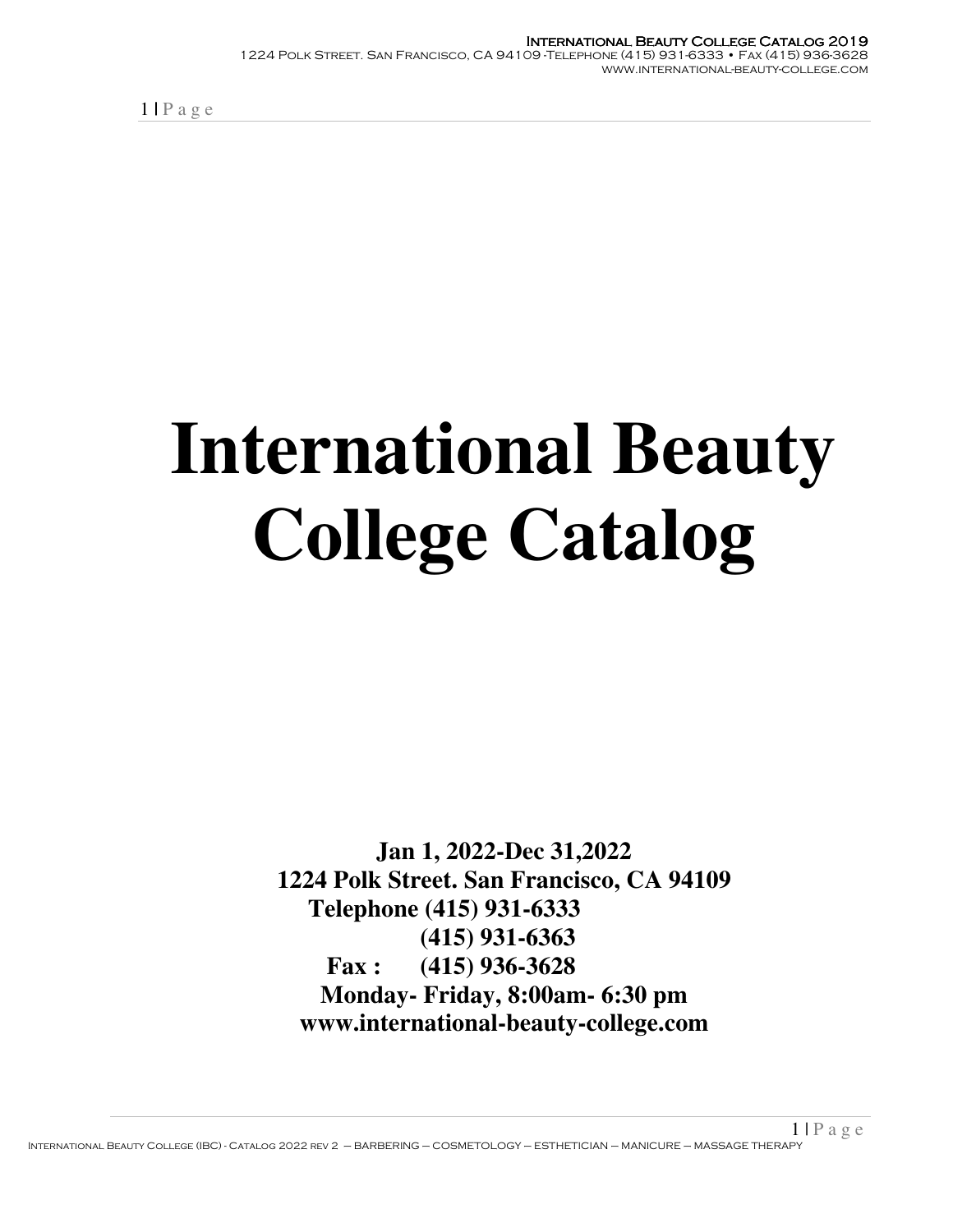# *Table of Contents*

| Attendance, Tardy and Drop-out & Leave of Absence Policies 23 |
|---------------------------------------------------------------|
|                                                               |
|                                                               |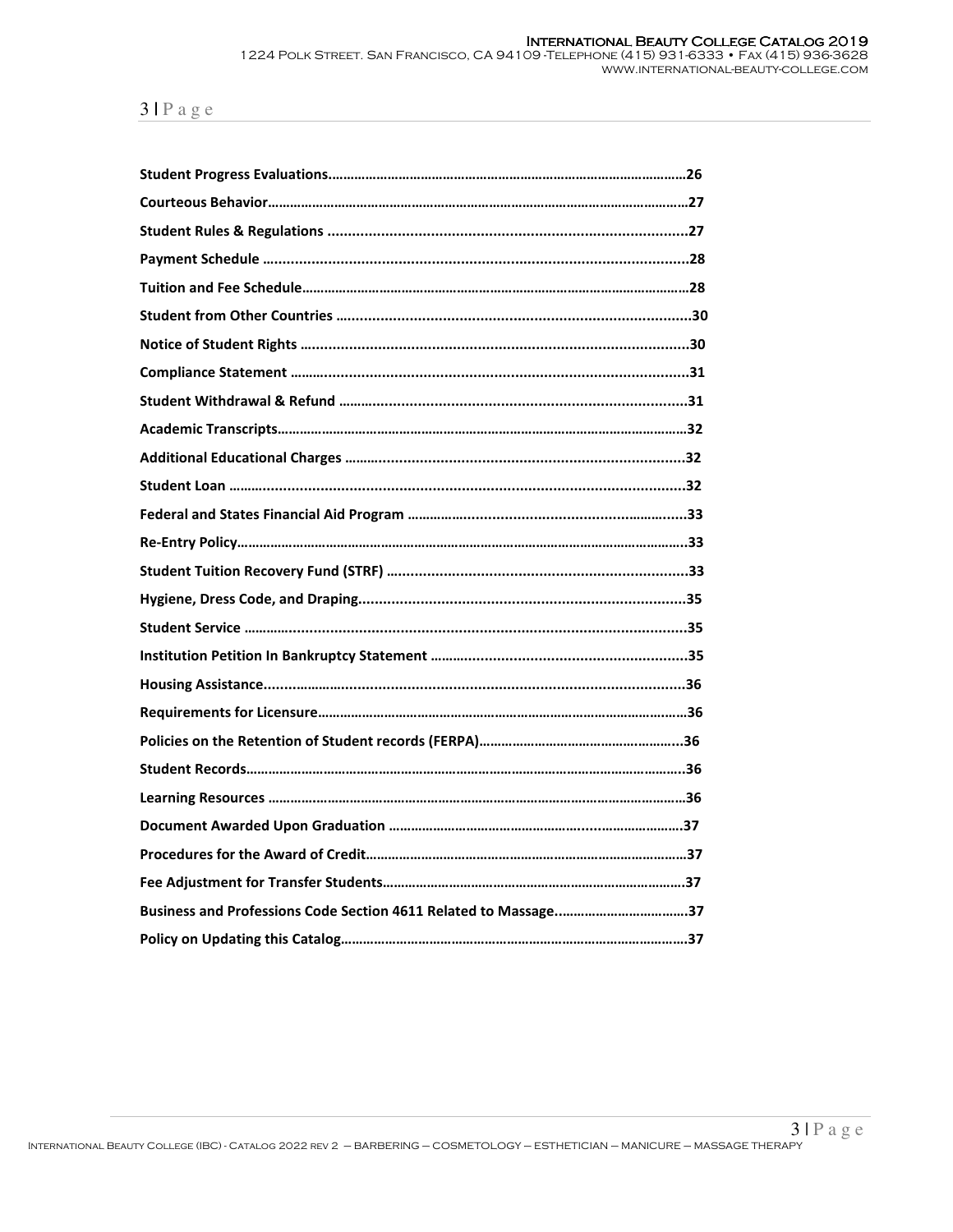



#### *FACULTY & STAFF:*

**Na Li - Chief Executive Officer/Chief Academic Officer** 

**Kyin Chiou - Chief Operating Officer** 

**Juan Antimo – Barbering / Cosmetology Instructor (Barbering License: 67255, Cosmetologist License: 570632)**

**Vi Dung - Cosmetology Instructor (Cosmetologist License: 571593)** 

**JinDi Ma – Esthetician Instructor (Esthetician License: 128970)** 

**YanLing Na – Esthetician Instructor (Esthetician License: 93044)** 

**Phuong Hua – Esthetician and Manicuring Instructor (Cosmetologist License: 588039)** 

**Michael Cheung – Massage Course Instructor (CAMTC Cert: 69208)** 

**Fred Adrian – Massage Course Instructor (CAMTC Cert: 36891)** 

**LiShu Wei – Massage Course Instructor (CAMTC Cert: 20352)** 

**Hongjun Zhang - Massage Course Instructor (CAMTC Cert: 48165)**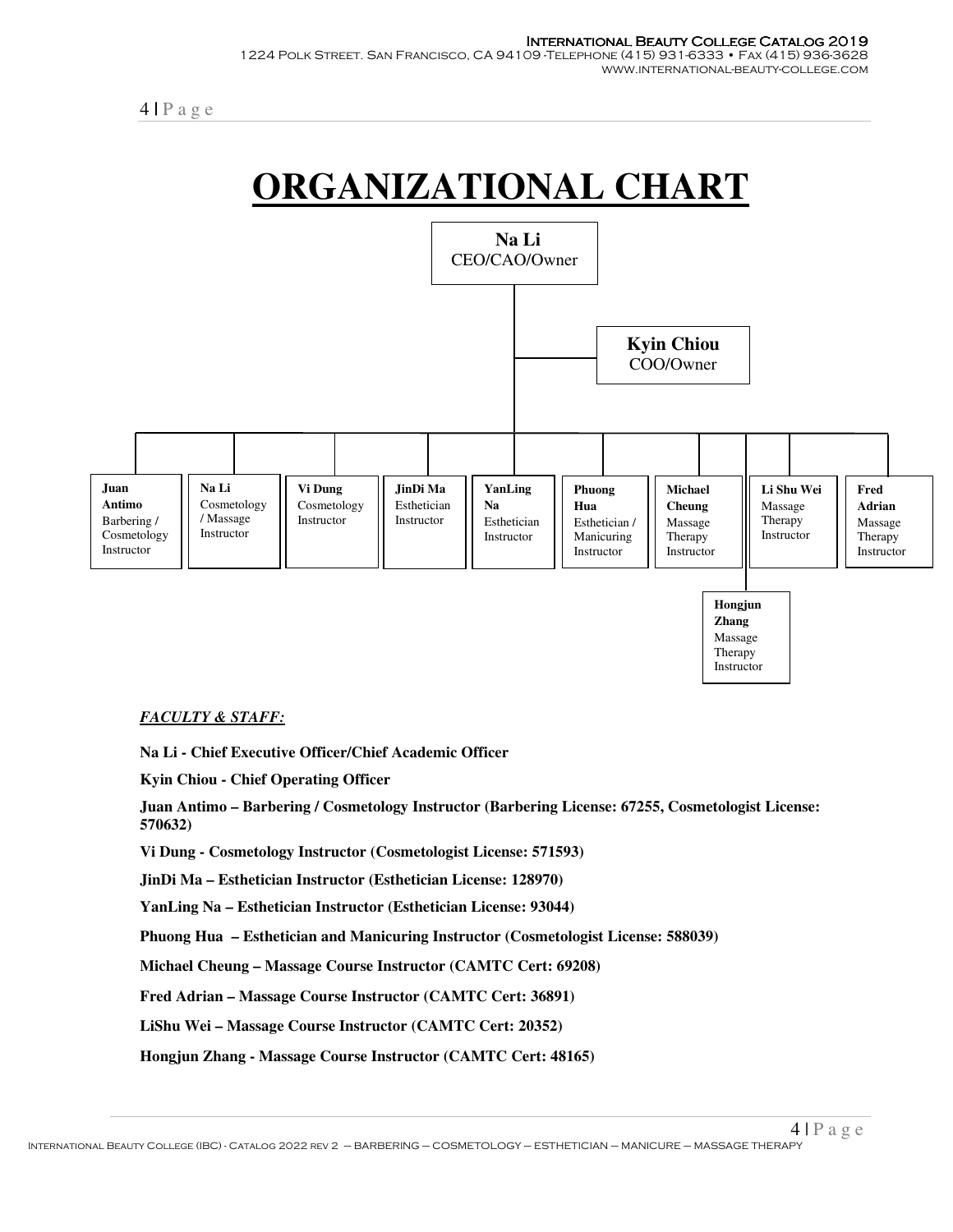## *Message to Prospect Students*

Thank you for your interest in the **International Beauty College**. In the following pages you will find information about our curriculum, our current tuition, payment schedule and other valuable information. Please review it carefully as many frequently asked questions are answered inside.

Here at the **International Beauty College** we start new classes for Barbering, Cosmetology, Esthetics and Manicuring every Monday. Contact school official for Massage Therapy start dates. Our class sizes can vary depending on the course that students decide to enroll in. Please note that our class sizes are limited therefore early enrollment is strongly encouraged. To begin the enrollment process you will need to come in for an interview.

It will be our pleasure to have you join **International Beauty College**. To begin the enrollment process please call (415) 931-6333.

## *Mission:*

At International Beauty College (IBC) our mission and prime objectives are to create a high-quality academic environment and affordable education that provides our students with the skills and tools they need to obtain a licensed, entry-level position in the beauty and wellness industry.

## *Vision Statement:*

Our vision is to provide an unprecedented education through innovative learning that prepares our students for lifelong success and elevates the industry standard.

## *Education Objective:*

Our objective is to provide each enrolled student with a high quality education, in an environment conducive to attaining all the basic skills to pass the state licensing exam and to become employable in beauty and wellness industry. Upon completing the course of study the graduate student should be able to function effectively and gain entry level employment in one of the many specialty areas such as: Hair Stylist, Hair Colorist, Nail Professional, Make-Up Artist, Esthetician, Barber, Massage Therapist or as a Beauty Salon Operator. Normal progression should move him or her to positions such as Beauty Salon Manager, Beauty Salon Owner, Cosmetology Teacher, Supervisor, Director, or School Owner.

Students will be introduced and provided structured instruction in a modern learning environment that caters to each of the student's learning types to improve retention and improve skill. Under these conditions, students acquire hands-on experience and the knowledge and techniques needed to successfully complete their program of study. Students are encouraged to utilize the resource library, which can supplement their learning experience. Our school simulates salon conditions to help our students "learn-by-doing", with modern equipment and a variety of supplies that help enhance the student's product knowledge. Our objective is to help the student become "salon-ready" for an entry level position in a salon.

For the Massage Therapy students our prime vocational objective is to provide quality training in the art and science of massage therapy. We are committed to graduating highly trained practitioners who are expertly qualified and well prepared to gain immediate employment as a Certified Massage Therapist. Prime educational objectives are:

- Basic principles of Traditional Chinese Medicine (TCM), including Tui-Na and Meridian acupressure.
- Techniques for addressing all major meridians.
- Fundamentals of human anatomy and kinesiology.
- Body mechanics for working safely and with ease.
- Basic marketing and business management skills to begin a career as a Massage Therapist.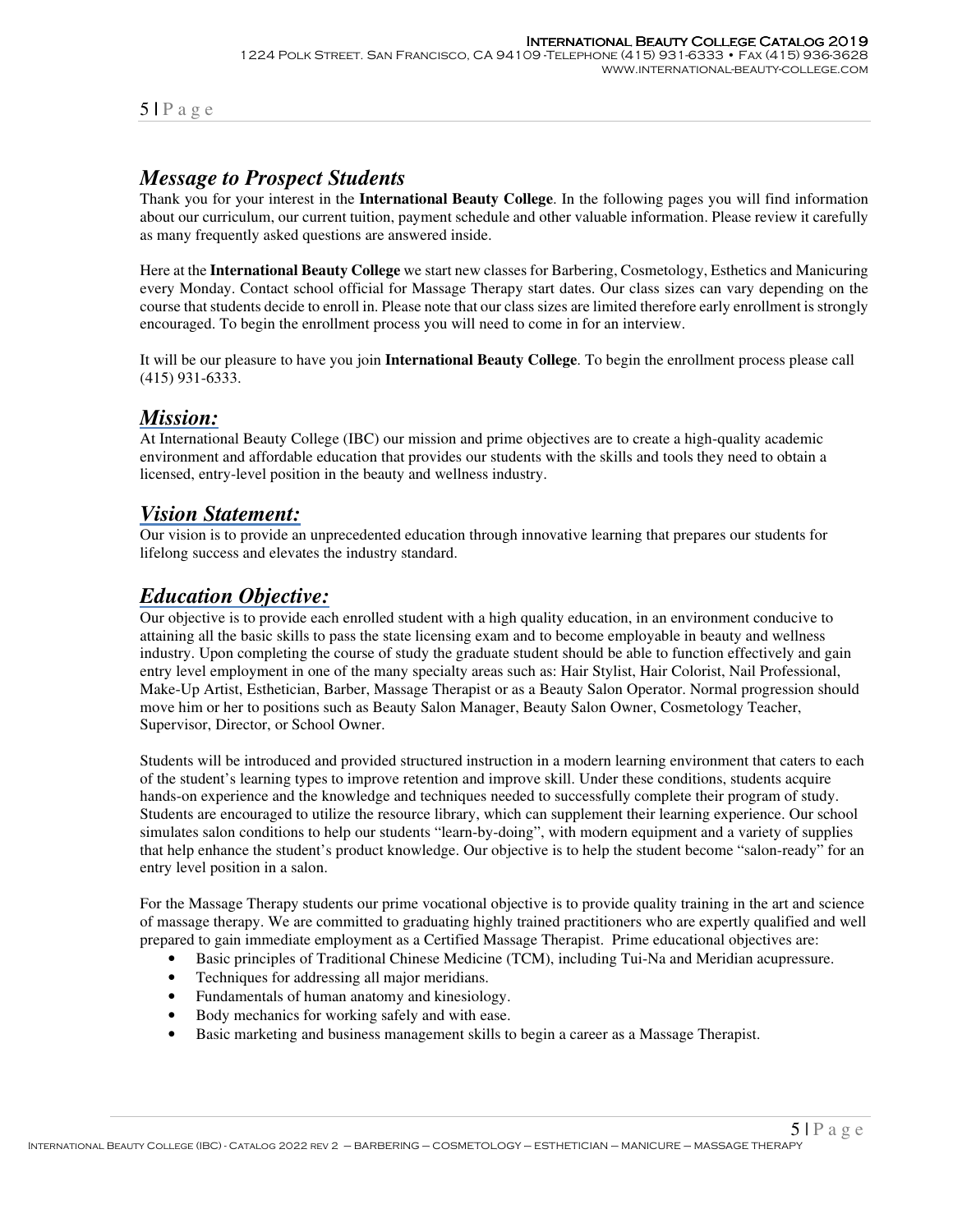# *Philosophy and Goals:*

International Beauty College is an academy for California State Board hours and advanced training for licensed Cosmetologists, Estheticians, Manicuring and Certified Massage Therapist. We offer advanced curriculum at our school with an emphasis on preparing each student with the skills they will need in today's competitive beauty and wellness market. We help motivated individuals to become knowledgeable and successful salon, spa and wellness professionals. Upon satisfying program requirements, each student will receive a certificate of completion. Class sessions will be held at 1224 Polk Street, San Francisco, CA 94109. The school is accessible through San Francisco county public bus #49, 32, 27, 19, 9 and 38 and is near the Civic Center Bart station. There is over 3,300

sq. ft. of facility and equipment at the International Beauty College. The school is the ideal center, designed to provide the best environment for learning the career of beauty and wellness industry.

## *Approval Disclosure Statement:*

International Beauty College is a Non- accredited private institution approved to operate by the Bureau for Private Postsecondary Education, **1747 North Market Blvd., Suite 225, Sacramento, California 95833** Mailing Address: P.O. Box 980818West Sacramento, CA 95798-0818 Telephones:(**888)**370-7589, (**916)431-6959,** Fax (**916**)**263-1897** http://www.bppe.ca.gov/ pursuant to California Education Code 94311. The Bureau's approval means that the institution and its operations comply with the California private post-secondary education act of 2009. The approved courses are:

The Bureau has approved the following courses offered by IBC:

|                              | *Cosmetology $(CIP 12.0413)$   | 1000 Hours                           |
|------------------------------|--------------------------------|--------------------------------------|
| *Barbering $(CIP 12.0402)$   |                                | 1000 Hours                           |
| *Esthetician (CIP12.0408)    |                                | 600 Hours                            |
| $*$ Manicuring (CIP 12.0410) |                                | 400 Hours                            |
|                              | *Massage Therapy (CIP 51.3501) | 500 Hours (CAMTC approved SCH0146-2) |

**\*None of our programs are accredited** 

**The State of California Department Consumer Affairs – Bureau of Barbering and Cosmetology** provides licenses to graduates upon passing the Barbering Cosmetology Bureau examination

The facility can accommodate 75 students. Prospective enrollees are encouraged to visit the physical facilities of IBC and discuss personal educational and occupational plans with IBC personnel prior to enrolling or signing enrollment agreements. The following State Board, bureaus, departments or agencies set minimum standards for the programs of studies in accordance with Educational Code section 94316.12:California State Board of Cosmetology which requires a minimum of 1000 hours to be licensed as a cosmetologist, 1000 hours to be a licensed barber, 400 hours as a manicuring, and 600 hours to be a licensed esthetician. Person seeking to resolve problems or present complaints should first contact the immediate instructor in charge. Requests for further action may be made by contacting Kyin Chiou, owner. Additional request for further consideration may be presented in writing to Na Li, CEO/owner . Unresolved complaints may be directed to BPPE:

Bureau for Private Postsecondary Education 1747 North Market Blvd., Suite 225 Sacramento, CA 95834 Tel: (888) 370-7589 Web Site: www.bppe.ca.gov Email: bppe@dca.ca.gov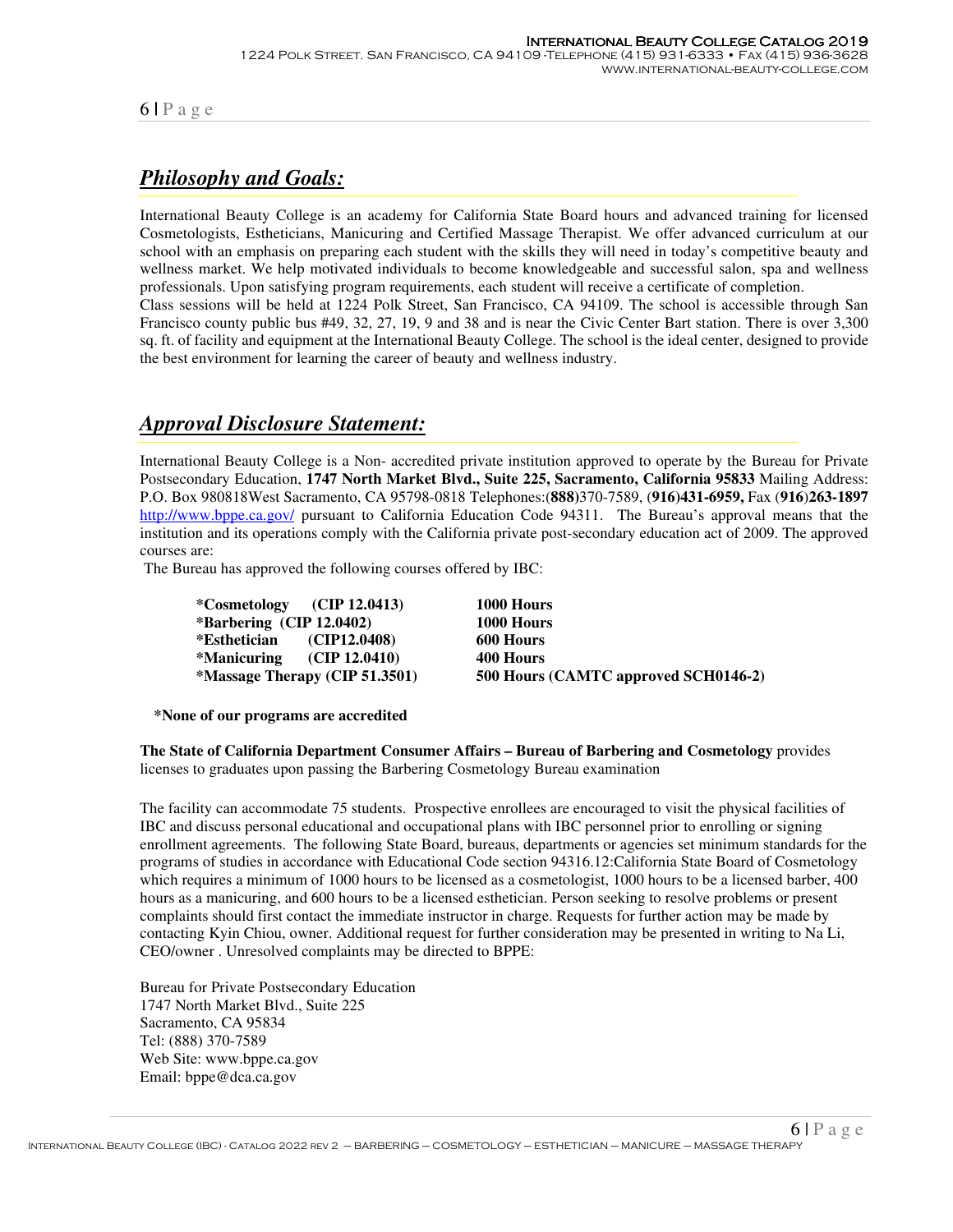# *Administration Business Hours:*

The school administrative offices are open for business Monday thru Friday from 9:00a.m to 5:30 p.m. for issues related to admissions, academics, accounting and placement. Please make an appointment or visit the office within their business hours. All administrative offices may be reached at (415) 931-6333.

## *Textbooks, Equipment and supplies:*

**IBC** has supplies and equipment necessary for you to receive a proper education. Instructors and students utilize the Milady's Textbook for Barbering, Cosmetology, Manicure and Esthetics as its main reference and instructional guide. Theory class is taught in our lower level at a designated time for each separate course in our quiet, spacious class room. Each student has a proper desk and seating to enable non interrupted learning, note taking and personal study. Our upper level has 10 Barbering/Cosmetology stations with work surfaces, a mirror and hydraulic chairs to make every service comfortable for you and your clients. The upper level also holds our Manicuring area where advanced students have their own manicure table to perform services on clients. Esthetician students have their designated esthetics room where they practice services on the public. In this room they have a professional facial bed, sink and thermal equipment. IBC provides clean linens, towels, and capes for the public services, all washed and dried on site.

Available to all our students is a library including the Milady's cosmetology management set, Milady's standard textbook for barbering, Milady's standard textbook for esthetics, Milady's standard textbook for manicure, videos on different topics relating to each course, and a computer with internet access for students personal study or investigation. IBC provides a computer station with internet access for instructors to use for teaching and the complete Milady's Instructor sets for all three courses. Our entire training system, particularly in regard to the equipment available for student use, is designed to prepare our students to meet any challenge they might face in the work place. We have five shampoo bowls, five free standing driers, and a waiting area to keep clients clear from the students work area..

The quality of our education is reflected in the quality of the materials used and the organization of the daily routine here at the International Beauty College. Kit and equipment will be provided to the student after the cancellation period has passed. Students are expected to maintain the kit by immediately replacing lost or broken articles. The college is not responsible for a student's equipment, either lost or stolen**.** Our School simulates salon conditions to help our students "learn-by-doing", with modern equipment and a variety of supplies that help enhance the students product knowledge. **Due to sanitary reasons, the equipment once issued and accepted by the student, is no longer returnable to the college upon withdrawal from the course of enrollment. Therefore, the equipment becomes the property and responsibility of the student**.

On the first level we have a student/public restroom and the classroom doubles as the lunch room where we do provide a refrigerator, microwave and tables with seating. (food is not allowed during Theory time)

Massage Therapy Program equipment available to students are massage tables, massage stools, massage chairs, all lotions and oils, instructional skeleton models, white boards, computers, and audio equipment. Before the first day of class each student will be given all the require books for class.

# *Handicapped (Wheelchair Access):*

The School is not currently accessible to wheelchair or disabled students.

## *Health and Physical Considerations:*

Generally, professional in the beauty field must be in good physical health since he/she will be working in direct contact with patrons. In most aspects of the beauty field there is a great deal of standing, walking, pushing, bending and stretching for extended period of time. A person must consider his/her physical limitations in terms of making a career choice that involves extensive physical demand. We promote the acceptance of students with physical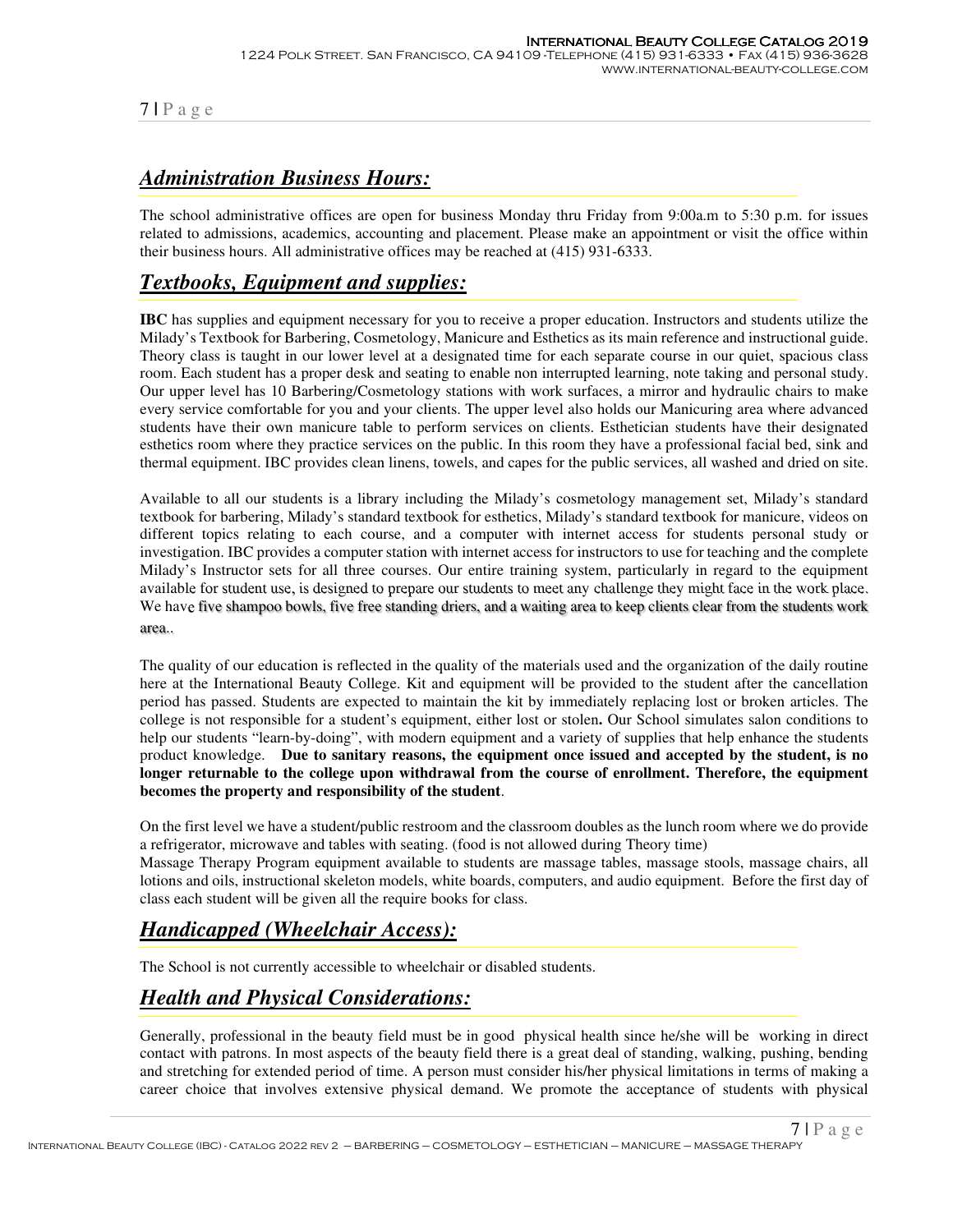limitations or disabilities if these students (their parents/guardian or physician) believe they can fulfill the training demands.

## *Non-Discrimination Statement:*

International Beauty College does not discriminate in admission, employment or administration of its programs or activities on the basis of race, religion, color, ethnic origin, sex, age or disability in violation of title VI of the Civil Rights Act of 1964, Title IX of the Educational Amendments of 1972, Section 504 of the Rehabilitation Act of 1973, the Age Discrimination Act of 1975, or other federal, state or local laws or executive orders.

## *Sexual Harassment:*

It is the policy of the International Beauty College that acts of sexual harassment herein, toward guest or and visitors to the campus or any member of the College community including faculty, staff, students and candidates for positions at the College (regardless of the individual's gender) will not be tolerated. All members of the administration, faculty, staff and students will be subject to disciplinary/legal action for violation of this policy.

## *Non-Recruiting Statement:*

International Beauty College does not recruit students already attending or admitted to another school offering a similar program of study.

## *Scholarships:*

Our college does not have an institutional scholarship program at this moment.

# *Career Counseling:*

The school counsels the students individually as often as necessary. Counseling takes place in monitoring the student progress as scheduled for the period of enrollment. Salon owners and stylist are invited to the school regularly to give demonstrations and discuss career goals with the students. This activity supplements the daily counseling carried out by the instructors.

## *ADMISSION POLICY:*

To be eligible for admissions at International Beauty College all applicant must have one a copy of his/her High School Diploma, GED, or transcripts of high school graduation. For students with foreign diploma the diploma must be translated and certified by an outside agency as a least equivalent to a U.S. High School diploma. IBC do not admit Ability to Benefit (ATB) students.

Transfer from another school/re-entry after 180 days: If a student withdraws from a program and re-enters the same program more than 180 days after a withdrawal, IBC will treat the hours remaining in the program as if they are the student's entire program and the student will be treated as a transfer student. Transfer hours from another institution are counted as both attempted and completed hours for the purpose of determining when the allowable maximum time-frame has been exhausted. Students are charged the hourly rate of tuition for any remaining hours they complete at IBC.

## *Transfer Policy:*

Barbering, Cosmetology, Esthetician, and Manicuring applicants transfer into International Beauty College (IBC) are considered on an individual basis. IBC may, at its discretion, refuse transfers if admission requirements, including tuition, cannot be met. IBC may accept transfer hours into Barbering, Cosmetology, Esthetician, and Manicuring. If an applicant wishes to transfer their credits and hours form a different institution into International Beauty College, that student must first obtain their academic transcript and proof of training from their previous institution. **The**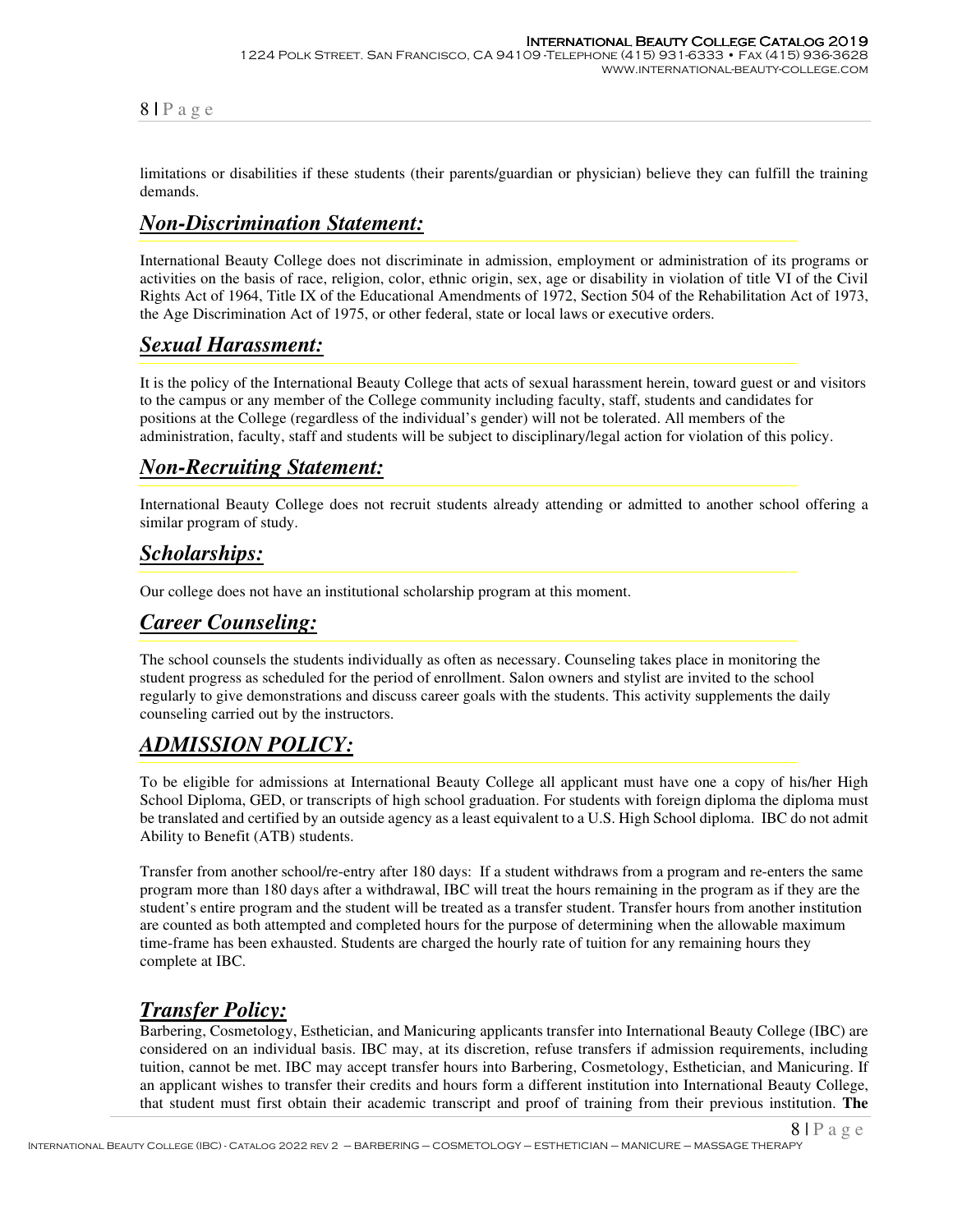#### **maximum transfer hours for Cosmetology is 900 hours, Barbering is 900 hours, Esthetician is 540 hours, Manicuring is 360 hours and Massage Therapy is 125 hours.**

Massage Therapy transfer hours must be from a CAMTC approved school. "CAMTC will consider up to 125 hours of equivalent anatomy and physiology, health and hygiene, and/or business completed at a college or university of the state higher education system, as defined in Section 100850 of the Education Code, as meeting the definition of a CAMTC approved school."

This institution has no articulation or transfer agreement with any other college or university.

#### "NOTICE CONCERNING TRANSFERABILITY OF CREDITS AND CREDENTIALS EARNED AT OUR INSTITUTION

The transferability of credits you earn at International Beauty College is at the complete discretion of an institution to which you may seek to transfer. Acceptance of the (degree, diploma, or certificate) you earn in Barbering, Cosmetology, Esthetician, Manicuring, or Massage therapy is also at the complete discretion of the institution to which you may seek to transfer. If the (credits or degree, diploma, or certificate) that you earn at this institution are not accepted at the institution to which you seek to transfer, you may be required to repeat some or all of your coursework at that institution. For this reason you should make certain that your attendance at this institution will meet your educational goals. This may include contacting an institution to which you may seek to transfer after attending International Beauty College to determine if your (credits or degree, diploma, or certificate) will transfer."

## *Prior experiential learning Policy:*

This institution does not accept prior experiential learning.

## *Grievance Procedure:*

Complaint procedures are addressed in the student catalog, thereby assuring that all students know the steps to follow should they desire to register a complaint at any time. Evidence of final resolution of all complaints will be retained in school files in order to determine the frequency, nature and patterns of complaints for the institution. The information will be used in evaluating International Beauty College (IBC) effectiveness and outcomes. The following procedure outlines the specific steps of the complaint process.

- 1. The student should register the complaint in writing on the designated form provided by the IBC within seven days of the date that the act which is the subject of the grievance occurred.
- 2. The complaint will be reviewed by the management team and a response will be sent in writing to the student within 14 days of receiving the complaint. The initial response may not provide for final resolution of the problem, but will notify the student of the continued investigation and/or actions being taken regarding the complaint.
- 3. If the complaint is of such nature that it cannot be resolved by the management team, it will be referred to an appropriate agency if applicable.
- 4. Depending on the extent and nature of the complaint, interviews with appropriate staff and other students may be necessary to reach a final resolution of the complaint.
- 5. In cases of extreme conflict, it may be necessary to conduct an informal hearing regarding the complaint. If necessary, management will appoint a hearing committee consisting of one member selected by the school who has had no involvement in the dispute and who may also be a corporate officer, another member who may not be related to the student filing the complaint or another student in the school, and another member who may not be employed by the school or related to the school owners. The hearing will occur within 30 days within committee appointment. The hearing will be informal with the student presenting his/her case followed by the school's response. The hearing committee will be allowed to ask questions of all involved parties. Within 21 days of the hearing, the committee will prepare a report summarizing each witness' testimony and a recommended resolution for the dispute. Corporate management shall consider the report and take under consideration or advisement the recommendations of the committee.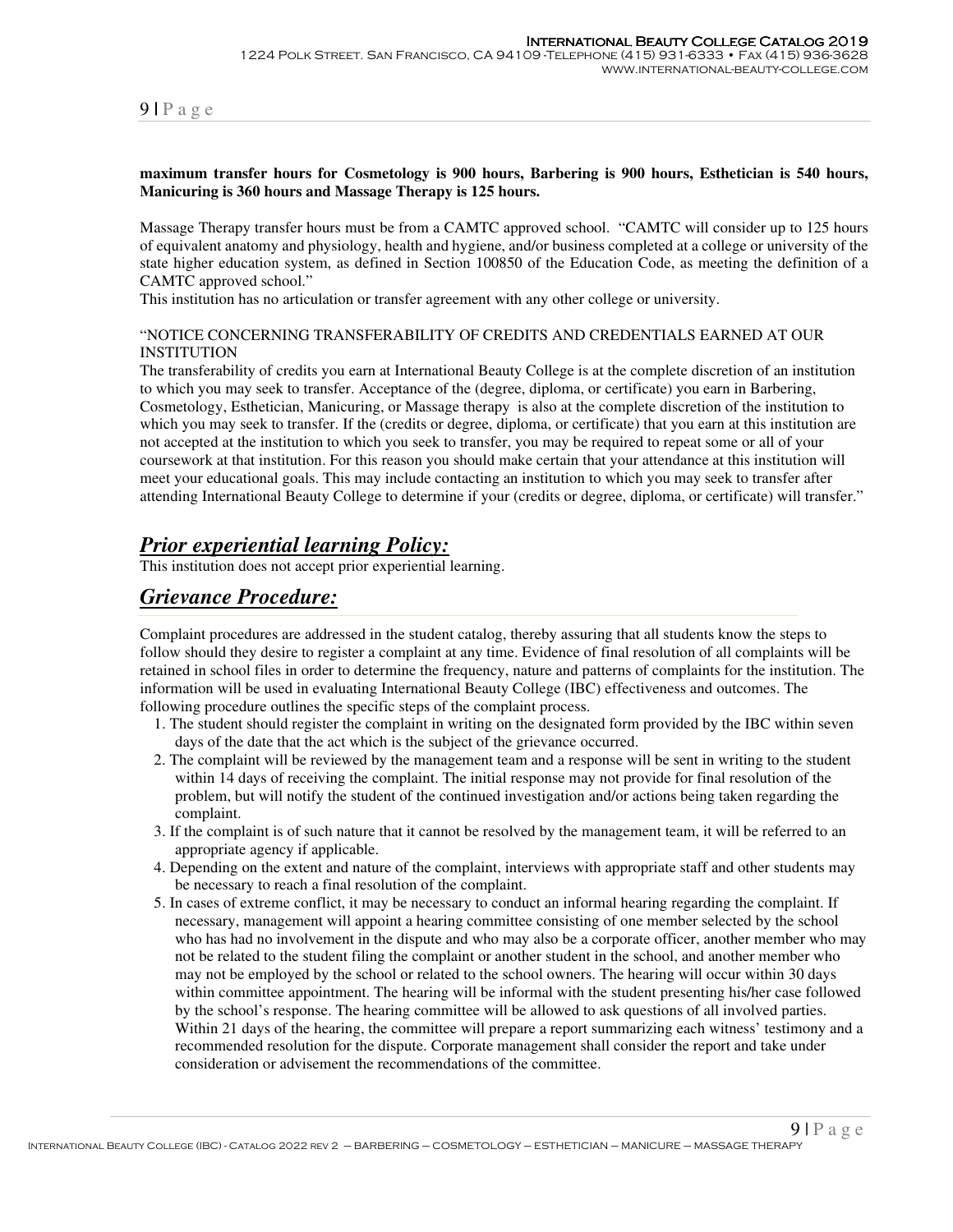# *School's Right to Call a Holiday:*

The School reserves the right to call a holiday whenever it deems necessary. However, such holidays shall not be included in the student's training time and will extend his graduation date by the same amount of time. IBC will not make an unscheduled suspension of any class unless caused by circumstances beyond the institution's control. IBC is closed on Saturday & Sunday and the following holidays: **New Year's Day, Lunar New Year's, Fourth of July, Thanksgiving Day (and the following Friday & Saturday) and Christmas Day.** A "special" holiday may be declared for emergencies or special reasons. Holidays of all religious beliefs are respected and allowed.

## *Standards for student achievement:*

**Standards:** This institution expects all of its students to maintain Satisfactory Academic Progress.

- Maintain a cumulative academic average of "C" (70%) or better at the end of each of the evaluation period. The grading must take into consideration grades obtained in exams for theory classes and practical grades obtained on hand on practical exams.
- •Students meeting the minimum requirements for attendance and academic progress at any evaluation point will be considered to be making satisfactory progress until the next evaluation.

# *English – As – A- Second Lang***u***age:*

The institution does not offer instruction in English-as-a-second language.

## *Language of Instruction:*

All courses are taught in English or Mandarin except Barbering course is English only. The College requires that a student is able to read, write, and speak English or Mandarin in order to attend all practical and theory classes. Students desiring to enroll must provide a high school diploma, or its equivalent (i.e., a GED or a certificate demonstrating that the student has passed a state-authorized examination that the state recognizes as the equivalent of a high school diploma). Students enrolled in the Mandarin class must provide a high school diploma from their native country to show proficiency in the Mandarin language.

# *COURSE OF STUDY:*

# *Massage Therapy Program (500 Clock Hours) CAMTC approved (SCH0146-2)*

The 500-Hours direct/on ground Massage Therapy Program is intended to prepare students for state certification and gainful employment as Massage Therapy *(SOC 31-9010)* upon graduation from the program. Graduates of the Massage Therapy Program will be prepared to launch their own private practice, and/or find employment in spas, health centers, chiropractic offices, fitness center, and any other environment in which massage and bodywork is deemed appropriate. *For students electing to take MBLEx the exam is only offered in English and NO translator/interpreter is allowed.*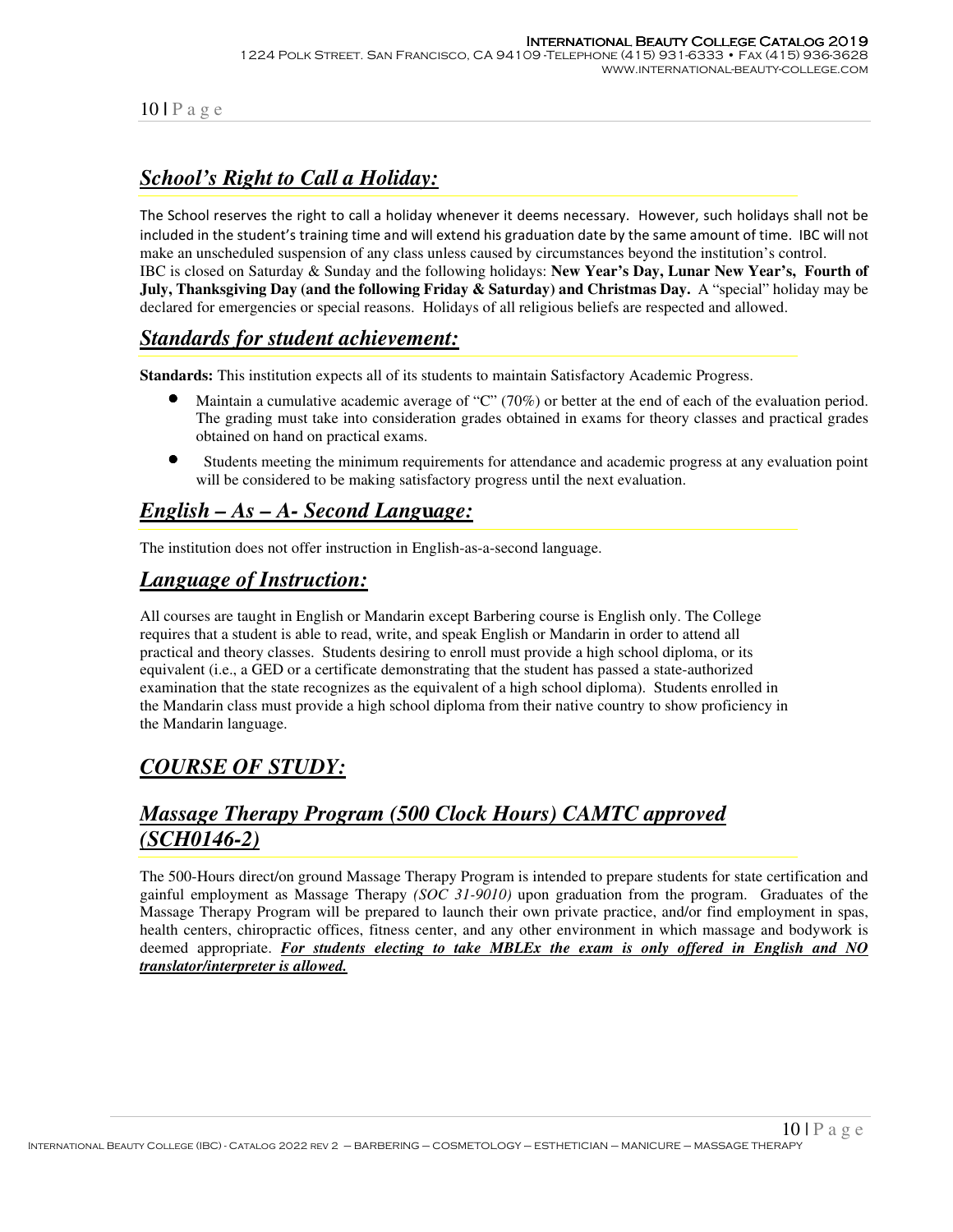#### **Program Curriculum**

| <b>Massage Therapy</b>                                        |                         |         |     |               |  |  |  |
|---------------------------------------------------------------|-------------------------|---------|-----|---------------|--|--|--|
| 500-Hours                                                     |                         |         |     |               |  |  |  |
|                                                               | <b>Required Courses</b> |         |     |               |  |  |  |
| <b>Course Name</b>                                            | <b>Hours</b>            | Live    | Lab | <b>Clinic</b> |  |  |  |
|                                                               |                         | Lecture |     |               |  |  |  |
| Massage Theory                                                | 60                      | 60      |     |               |  |  |  |
| Massage Hands-on                                              | 178                     |         | 178 |               |  |  |  |
| Anatomy & Physiology Lab                                      | 20                      |         | 20  |               |  |  |  |
| Ethics                                                        | 10                      | 10      |     |               |  |  |  |
| Kinesiology Lab                                               | 30                      |         | 30  |               |  |  |  |
| Anatomy & Physiology                                          | 60                      | 60      |     |               |  |  |  |
| Contraindications                                             | 35                      | 35      |     |               |  |  |  |
| Health & Hygiene                                              | 20                      | 20      |     |               |  |  |  |
| <b>Business</b>                                               | 15                      | 15      |     |               |  |  |  |
| <b>Clinical Practicum</b>                                     | 72                      |         |     | 72            |  |  |  |
|                                                               |                         |         |     |               |  |  |  |
| 228<br>72<br>500<br><b>Total Required Course Hours</b><br>200 |                         |         |     |               |  |  |  |

#### *Massage Theory & Practice*

In this subject concentration, students begin their studies in the Massage Therapy Program by learning the foundations of massage, gaining essential skills and mastering an assortment of massage techniques, all within the modern science's point of view and traditional Chinese Tui-Na. There is a considerable amount of time devoted to putting the newly learned theories into practice through hands-on, in-class applied practice. As the student progresses through the program, class content focuses in on learning the more specialized and specific modalities frequently required of today's massage professionals. Developing a mastery of these advanced techniques broadens the range of skills and heightens the practitioner's ability to adapt to suit a client's needs and requests. These hands-on classes consist of a short lecture, demonstration of techniques, and an instructor-guided practice session after which students have the opportunity to practice on one another. Emphasis is placed on proper body mechanics, communication skills, and developing self-awareness as a practitioner.

#### *Anatomy, Physiology, Kinesiology & Contraindications*

In order for massage and bodywork to have the intended therapeutic benefits, the practitioner must have a thorough understanding of the structure and function of the human body. In this subject concentration, students will become familiar with the human body, beginning at the most superficial level and continuing into all body systems. Emphasis is placed on the integumentary (skin), skeletal, muscular, and nervous systems as these are the areas the student will address most directly. Students will also explore the relationship between muscles and human movement (kinesiology), and expertly learn the origin, insertion and action of individual muscles and muscle groups. A considerable amount of class time will be given to developing palpation skills and participating in hands-on training activities that will further help to strengthen knowledge of muscle movement and locations. Additional subject concentration will focus on pathology and the study of diseases and the structural and functional changes produced by them. Students will learn the ethical and legal responsibility for recognizing a client's deviation from normal health and will develop the skill required to know if massage is indicated or contraindicated.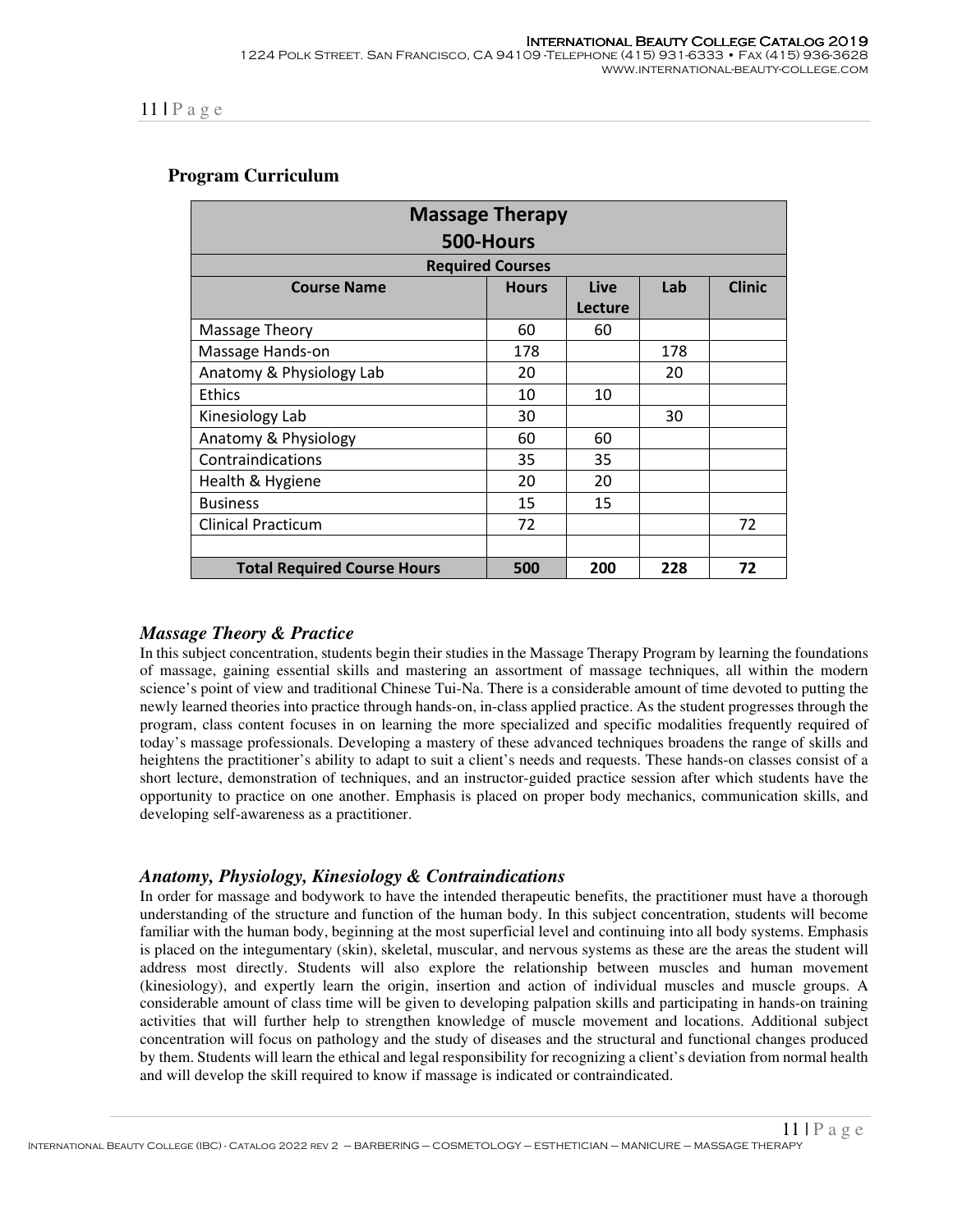#### *Clinical Practice*

Students begin to practice in the Massage & Bodywork Student Clinic only after completing all the class requirements of Module 1. Additional clinic participation occurs at the mid-point in the remaining Modules 2, 3 and 4. The Student Clinic is open to the public and provides therapeutic massage sessions to the community at a very low cost. Students will learn how to read an intake form and generate a health assessment, as well as greet and interact with clientele on a professional level. The exposure in the clinic prepares the student to work confidently with the public. The student is supervised at all times by the on-site clinic manager. At the end of each clinic day, supervised feedback sessions take place, providing an opportunity for students to gain valuable insight from sharing session experiences. 60 hours of participation in the Student Clinic is a requirement to graduate from the Massage Therapy Program.

#### *Health & Hygiene*

Students will learn the standards of sanitation, hygiene, safety and infection control.

#### *Business & Ethics*

This subject area will concentrate on the ins and outs of building a successful, ethical private practice and the skills and knowledge required to land a rewarding job as an employed massage therapist. The student will learn about and will examine the importance of clear, accurate and effective methods of communication with clients and other health care professionals. Students will also learn how to apply appropriate business and professional ethics to their massage practice. Classes will focus on practice building including marketing, client retention, time management, resume writing, interviewing, and generating a robust and mutually beneficial referral network.

As all professional massage therapists are bound by a code of ethics, students must become proficient in the professional and ethical boundaries to be able to provide safe care for clientele. This subject concentration will also explore the relationship between the client and practitioner and will give the student the communication skills and knowledge base needed in order to best integrate ethical standards into business practices.

#### **Educational Goals:**

- Basic principles of Massage therapy techniques.
- Techniques for addressing all major meridians.
- Fundamentals of human anatomy and kinesiology.
- Body mechanics for working safely and with ease.
- Basic marketing and business management skills to begin a career as a Massage Therapist.

#### *Massage Therapy Program Report Card:*

Report Cards will be issued to students twice during a student's enrollment at 250 hours and the completion of 500 hours. Additionally, each student will be scheduled for review and assessment of course progress by an administrative staff member.

#### **Massage Therapy Graduation Requirements**:

When a student has completed the required theory hours and practical operations for Massage Therapy, with a GPA (Grade Point Average) of "C" (70%) or better, he/she is awarded a diploma certifying his/her graduation.

| <b>Grading Scale</b> |                                                          | <b>Grading Period</b> | <b>Minimum Average Grade</b> |
|----------------------|----------------------------------------------------------|-----------------------|------------------------------|
| $100\% - 90\%$ A     | Excellent Performance                                    | $250$ hrs             | 70.                          |
|                      | 89% - 80% B Above Average Performance                    | $500$ hrs             | 70                           |
|                      | 79% - 70% C Satisfactory Performance                     |                       |                              |
|                      | $69\%$ - or below F Failing – Unsatisfactory Performance |                       |                              |

*"Attendance and/or graduation from a California Massage Therapy Council approved school does not guarantee certification by CAMTC. Applicants for certification shall meet all requirements as listed in California Business and Professions Code section 4600 et. Seq."*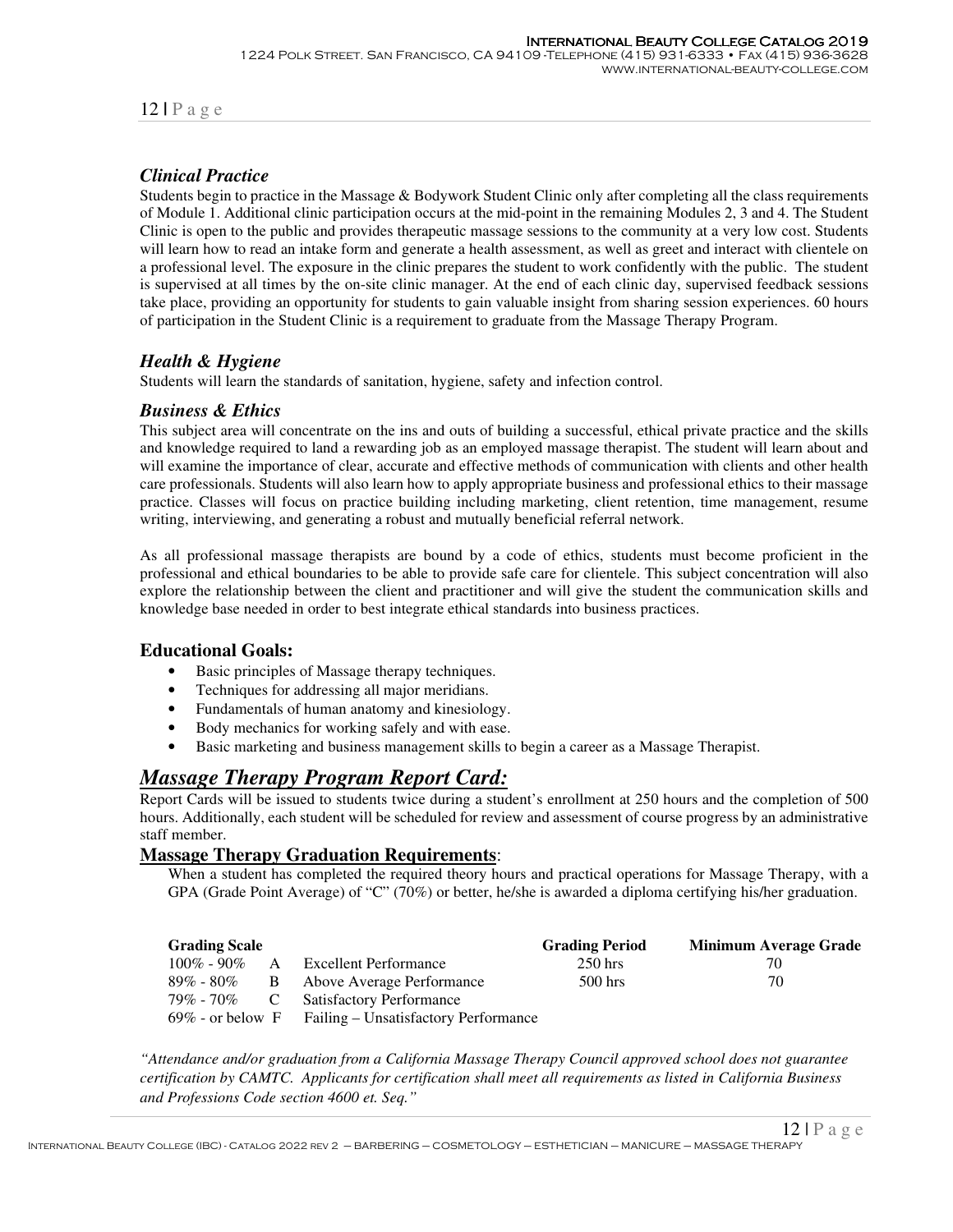# *Barbering Course (1000 Clock Hours)*

The Barbering course of study consist of 1000 clock hours covering all phases of Barbering as mandated by the California State Board of Barbering and Cosmetology pursuant to section 7316 of the Barbering and Cosmetology Act. The course is designed to prepare the student to pass the California State Board of Barbering and Cosmetology licensing examination and to help the student to obtain the knowledge and skills needed for an entry level position in the beauty field. Passing the exam is a requisite in order to obtain a Barbering License. The license is a requirement to operate as a Barber in the state of California.

Once they obtain their license, graduates will be able to obtain employment in Barbering *(SOC 39-5011)* or a related field and are eligible to continue their education to become a Barbering instructor, or continue another related course, such as Cosmetology, Manicuring or Esthetician.

| <b>Subject</b>                                                                                                                                                                                                                                                                                                                                                                        | <b>Hours Of Technical &amp;</b><br><b>Practical Instruction</b> |
|---------------------------------------------------------------------------------------------------------------------------------------------------------------------------------------------------------------------------------------------------------------------------------------------------------------------------------------------------------------------------------------|-----------------------------------------------------------------|
| (1) Health and Safety<br>Including instruction on hazardous substances, chemical safety, safety data sheets,<br>protection from hazardous chemicals, preventing chemical injuries, health and safety<br>laws and regulations, and preventing communicable diseases.<br>Including instruction on hazardous substances, basic labor laws, and physical and<br>sexual assault awareness. | 100 hours                                                       |
| (2) Disinfection/Sanitation Include:<br>Including instruction on disinfection procedures to protect the health and safety of<br>consumers as well as the technician and proper disinfection procedures for equipment<br>used in establishments.                                                                                                                                       | 100 hours                                                       |
| (3) Chemical Hair Services:<br>Including instruction on coloring, straightening, waving, bleaching, hair analysis,<br>predisposition and strand tests, safety precautions, formula mixing, and the use of dye<br>removers.                                                                                                                                                            | 300 hours                                                       |
| (4) Hairstyling Services:<br>Including instruction on arranging, blow drying, cleansing, curling, dressing, hair<br>analysis, shampooing, waving, and nonchemical straightening, and hair cutting,<br>including the use of shears, razors, electrical clippers and trimmers, and thinning<br>shears, for wet and dry cutting.                                                         | 300 hours                                                       |
| (5) Shaving and Trimming of the Beard:<br>Preparing the client's hair for shaving, assessing the condition of the client's skin,<br>performing shaving techniques, applying after-shave antiseptic following facial services,<br>massaging the client's face, rolling cream massages.                                                                                                 | 200 hours                                                       |

The curriculum for students enrolled in a barbering course shall consist of 1000 clock hours of technical instruction and practical operations as mandated by the State of California Department of Barbering and Cosmetology.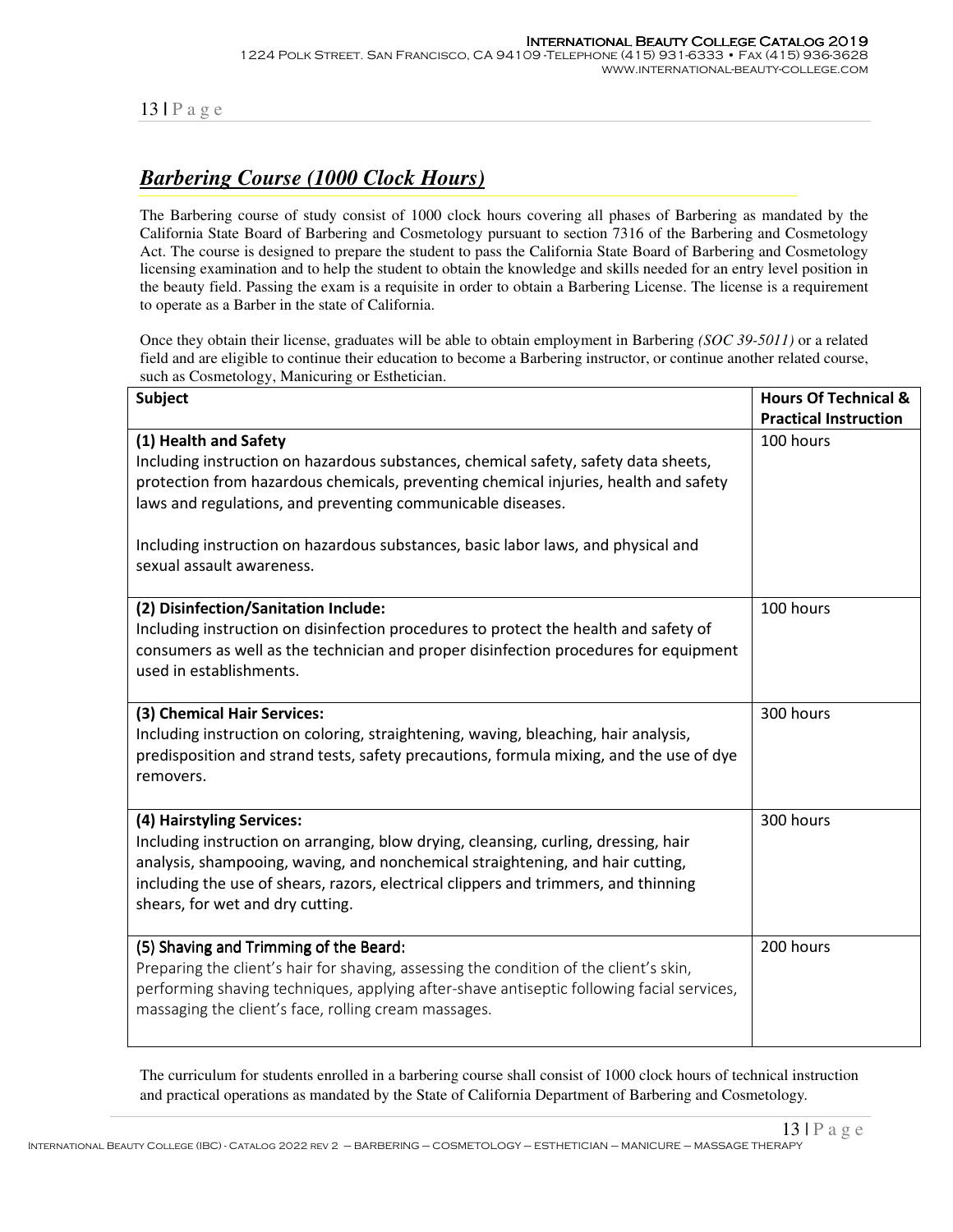Technical instruction means instruction given by demonstration, lecture, classroom participation, or examination. Practical operation means actual performance by the student of a complete service on another person or mannequin.

## *Educational Goals:*

#### **Performance Objective**

- Acquire knowledge of laws and rules regulating the established California's Cosmetology practices.
- Acquire the knowledge of sanitation and sterilization as related to all phases of hair and skin.
- Acquire knowledge of general theory relative to barbering including anatomy, physiology, chemistry, and theory.
- Acquire business management techniques common to barbering

## *Skills to be developed:*

- Learn the proper use of implements relative to all Barbering services.
- Acquire the knowledge of analyzing the scalp and face before all services are done, to determine any disorders.
- Will learn the procedures and terminology used in performing all Barbering services.

## *Attitudes and Appreciations to be developed:*

- Be able to appreciate good workmanship common to Barbering.
- Possess a positive attitude towards the public and fellow workers.
- Appreciate honesty and integrity.
- Have improved personality in dealing with patrons and colleagues.

## *Course Contents:*

The curriculum for the Barbering course consists of 1000 clock hours of technical instruction and practical

operations covering all practices constituting the art of Cosmetology pursuant to section 7316 of the Barbering and Cosmetology Act. The cosmetology instruction program consists of the following:

1). Students must attend classroom instructions in the science of Barbering. Such technical instruction shall be accomplished by demonstration, lecture, classroom participation, and examination. This includes introduction, demonstration, and application of material implements and equipment which are applicable to the trade. Emphasis is given to the accepted basic procedures and their execution, as well as opportunities for exposure to current and stylized trends, fashions, techniques, and deviations from and/or variations of procedure.

Each student must pass (within 70% accuracy) a final test embracing the California State Board curriculum.

2). Training an opportunity for the practice of all manipulative skills required in barbering. For this purpose, practical operations are hands-on training by the student of a complete service on another person or on a mannequin. Correlation between theory and practical work will hasten the learning process and serve to mitigate the difficulties encountering the mastering of barbering skills. Sequential evaluation will determine progress and reveal deficiencies where additional help is needed.

3). A blending of interest, motivation, training and knowledge in the scientific study and practice of beauty culture, to qualify students in their pursuit of a barbering license. A total of 1000 hours are required by the Bureau and Barbering of Cosmetology.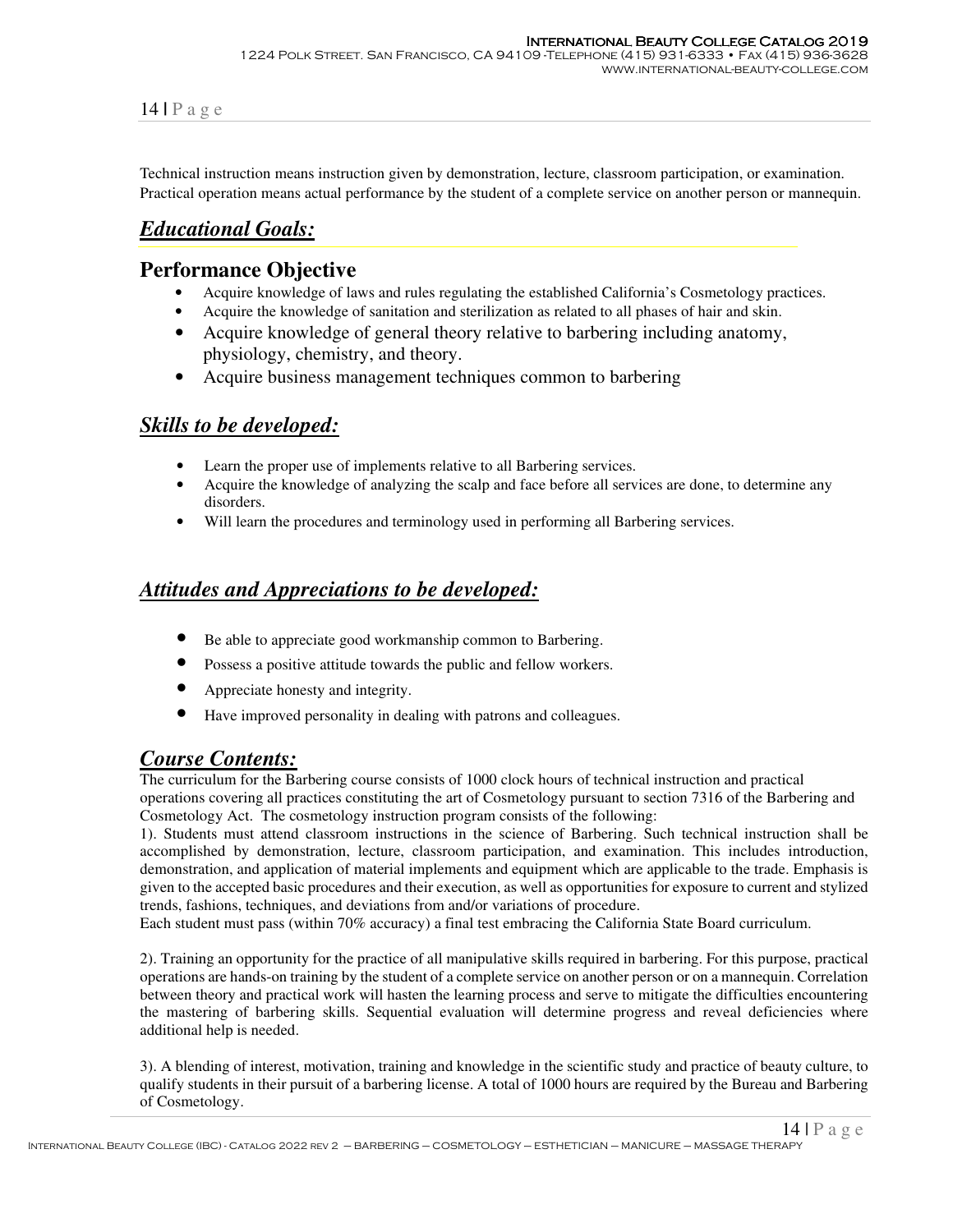4). Implementing a course of study, accomplishing all of the foregoing objectives in the required allotted time, to prepare students to the best of their ability for positions in the field of Barbering

5). In compliance with the Board of Barbering and Cosmetology, students are not allowed to work on clients until they have received 10 percent of the total training hours specified for each course.

#### *Barbering Report Card:*

Report Cards will be issued to students four times during enrollment at 300, 600, 1000 scheduled hours. Students will also be scheduled for barbering review and assessment of course progress by an administrative staff member.

#### *Barbering Course Graduation Requirements:*

When a student has completed the required theory hours and practical operations for Barbering, with a GPA (Grade Point Average) of "C" (70%) or better, he/she is awarded a diploma certifying his/her graduation. Students are assisted in completing the necessary documents to file for the appropriate Board of Barbering and Cosmetology Examination.

| <b>Grading Scale</b> |                   |                                                          | <b>Grading Period</b> | <b>Minimum Average Grade</b> |
|----------------------|-------------------|----------------------------------------------------------|-----------------------|------------------------------|
| $100\%$ - 90%        | $\cdot$ A $\cdot$ | <b>Excellent Performance</b>                             | 300 hrs               | 70                           |
| 89% - 80%            | $\overline{B}$    | Above Average Performance                                | $600$ hrs             | 70                           |
| 79% - 70% C          |                   | <b>Satisfactory Performance</b>                          | $1000$ hrs            | 70                           |
|                      |                   | $69\%$ - or below F Failing – Unsatisfactory Performance |                       |                              |

#### *Barbering Course Licensing Requirements:*

Applicant must be 17 years of age or older and have completed the 10th grade. A barbering license will be granted by the State of California only after the student has successfully completed and graduated from the Barbering course as described above and passed the Barbering State Board Exam with the overall average of 75% percent.

#### *Career opportunities for cosmetologists include, but are not limited to\*:*

Barber, Hair stylist, Color stylist, Spa Director, Salon Management, Product trainer, Salon/Spa trainer, Product vendor representative, Tradeshow Sales Representative, and many more occupations.

**\****International Beauty College does not guarantee employment and/or rate of pay upon graduation. However, a student may make \$30,000 annually depending on the location (data from Bureau of Labor Statistics)*

## *Cosmetology Course (1000 Clock Hours)*

The cosmetology course of study consist of 1000 clock hours covering all phases of cosmetology, skin care, manicuring and pedicure as mandated by the California State Board of Barbering and Cosmetology pursuant to section 7316 of the Barbering and Cosmetology Act. The course is designed to prepare the student to pass the California State Board of Barbering and Cosmetology licensing examination and to help the student to obtain the knowledge and skills needed for an entry level position in the beauty field. Passing the exam is a requisite in order to obtain a Cosmetology License. The license is a requirement to operate as a cosmetologist in the state of California.

Once they obtain their license, Cosmetologists *(SOC 39-5010)* will be able to obtain employment in a beauty salon or related field and are eligible to continue their education to become a cosmetology instructor, or continue another related course, such as Barbering, Manicuring or Esthetician.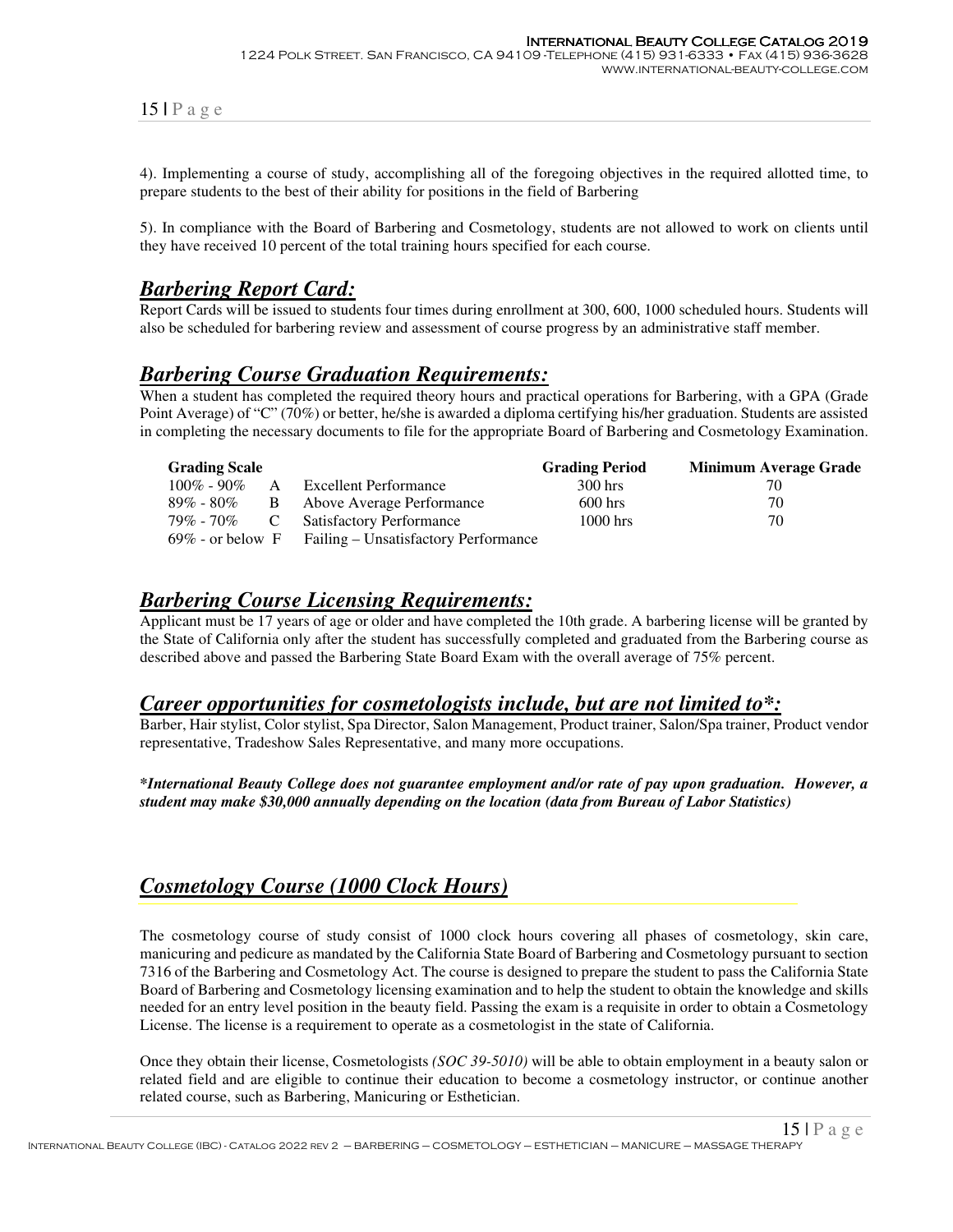The curriculum for students enrolled in a cosmetology course will be 1000 hours of practical training and technical instruction covering all aspects of the industry. The following are minimums hours of instruction set by the state of California:

| <b>Subject</b>                                                                                                                                                                                                                                                                                                                                            | <b>Hours Of Technical &amp;</b><br><b>Practical Instruction</b> |  |
|-----------------------------------------------------------------------------------------------------------------------------------------------------------------------------------------------------------------------------------------------------------------------------------------------------------------------------------------------------------|-----------------------------------------------------------------|--|
| (1) Health and Safety<br>Including instruction on hazardous substances, chemical safety, safety data sheets,<br>protection from hazardous chemicals, preventing chemical injuries, health and safety<br>laws and regulations, and preventing communicable diseases.<br>Including instruction on hazardous substances, basic labor laws, and physical and  | 100 hours                                                       |  |
| sexual assault awareness.                                                                                                                                                                                                                                                                                                                                 |                                                                 |  |
| (2) Disinfection/Sanitation Include:<br>Including instruction on disinfection procedures to protect the health and safety of<br>consumers as well as the technician and proper disinfection procedures for<br>equipment used in establishments.                                                                                                           | 100 hours                                                       |  |
| (3) Chemical Hair Services:<br>Including instruction on coloring, straightening, waving, bleaching, hair analysis,<br>predisposition and strand tests, safety precautions, formula mixing, and the use of<br>dye removers.                                                                                                                                | 250 hours                                                       |  |
| (4) Hairstyling Services:<br>Including instruction on arranging, blow drying, cleansing, curling, dressing, hair<br>analysis, shampooing, waving, and nonchemical straightening, and hair cutting,<br>including the use of shears, razors, electrical clippers and trimmers, and thinning<br>shears, for wet and dry cutting.                             | 250 hours                                                       |  |
| (5) Skin Care:<br>Including instruction on chemical and manual facials and massaging, stimulating,<br>exfoliating, cleansing, or beautifying the face, scalp, neck, or body by the use of<br>hands, esthetic devices, cosmetic products, antiseptics, lotions, tonics, or creams<br>that do not result in the ablation or destruction of the live tissue. | 150 hours                                                       |  |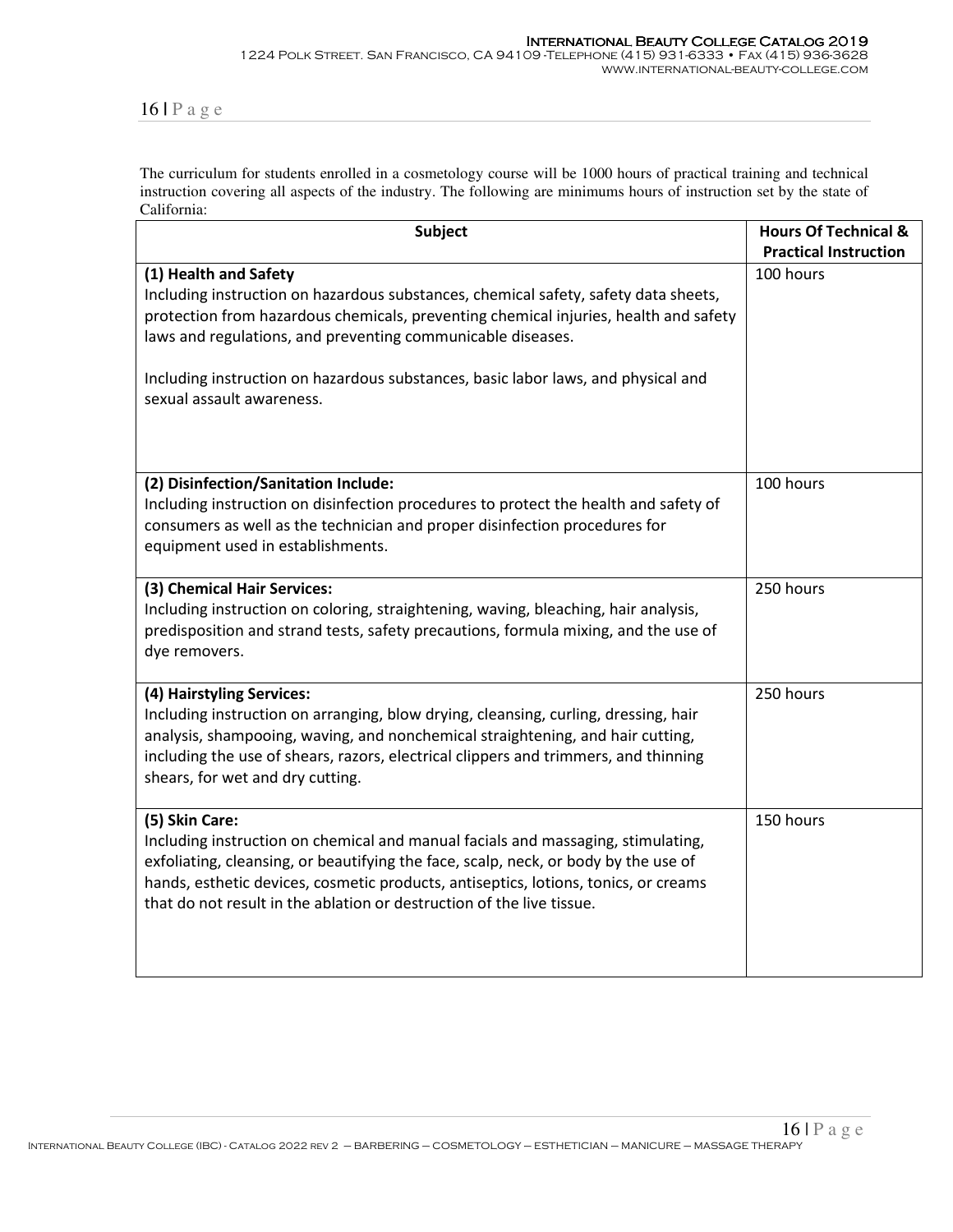| (6) Hair Removal and Lash and Brow Beautification:<br>Including instruction on tinting and perming eyelashes and brows and applying<br>eyelashes to any person, and includes removing superfluous hair from the body of<br>any person by use of depilatories, tweezers, sugaring, nonprescription chemicals, or<br>waxing, or by the use of devices and appliances of any kind or description, except by<br>the use of lasers or light waves, which are commonly known as rays. | 50 hours  |
|---------------------------------------------------------------------------------------------------------------------------------------------------------------------------------------------------------------------------------------------------------------------------------------------------------------------------------------------------------------------------------------------------------------------------------------------------------------------------------|-----------|
| (7) Manicuring and Pedicuring:<br>Including instruction on water and oil manicures, hand and arm massage, foot and<br>ankle massage, nail analysis, and artificial nail services, including, but not limited to,<br>acrylic, liquid and powder brush-ons, dip, tips, wraps, and repairs.                                                                                                                                                                                        | 100 hours |

 The curriculum for students enrolled in a cosmetologist course shall consist of 1000 clock hours of technical instruction and practical operations as mandated by the State of California Department of Barbering and Cosmetology. Technical instruction means instruction given by demonstration, lecture, classroom participation, or examination. Practical operation means actual performance by the student of a complete service on another person or mannequin.

# *Educational Goals:*

#### **Performance Objective**

- Acquire knowledge of laws and rules regulating the established California's Cosmetology practices.
- Acquire the knowledge of sanitation and sterilization as related to all phases of hair, skin, and nails.
- Acquire knowledge of general theory relative to Cosmetology including anatomy, physiology, chemistry, and theory.
- Acquire business management techniques common to Cosmetology

## *Skills to be developed:*

- Learn the proper use of implements relative to all Cosmetology services.
- Acquire the knowledge of analyzing the scalp, face, and hands before all services are done, to determine any disorders.
- Will learn the procedures and terminology used in performing all Cosmetology services.
- Will learn the application of daytime and evening make-up to include the application of false strip eyelashes.
- Will learn the proper procedure of manicuring to include water and oil manicure and pedicure.
- Will learn the application of brush-on nails, nail wraps, and nail tips.

#### *Attitudes and Appreciations to be developed:*

- Be able to appreciate good workmanship common to Cosmetology.
- Possess a positive attitude towards the public and fellow workers.
- Appreciate honesty and integrity.
- Have improved personality in dealing with patrons and colleagues.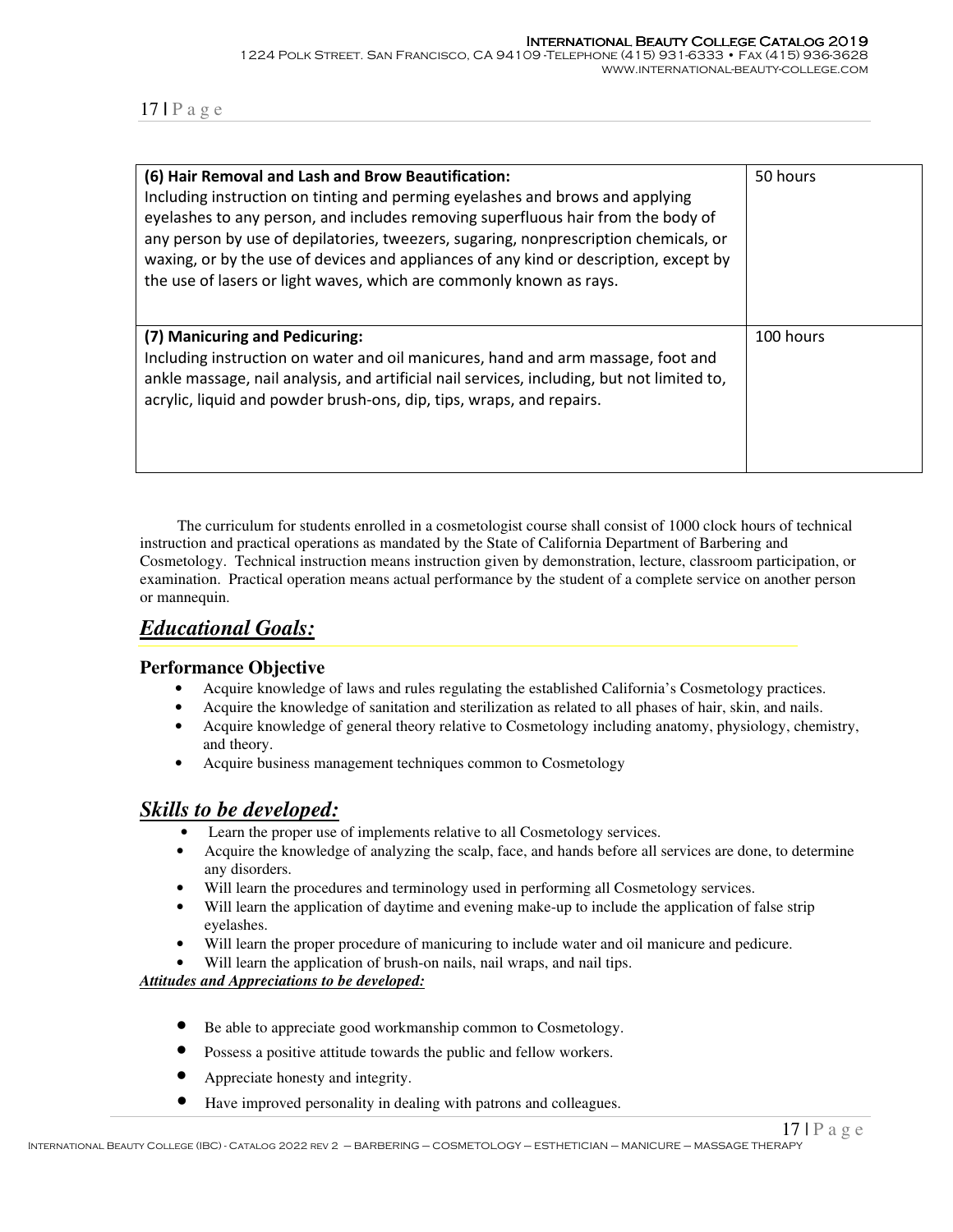## *Course Contents:*

 The curriculum for the Cosmetology course consists of 1000 clock hours of technical instruction and practical operations covering all practices constituting the art of Cosmetology pursuant to section 7316 of the Barbering and Cosmetology Act. The cosmetology instruction program consists of the following:

1). Students must attend classroom instructions in the science of Cosmetology. Such technical instruction shall be accomplished by demonstration, lecture, classroom participation, and examination. This includes introduction, demonstration, and application of material implements and equipment which are applicable to the trade. Emphasis is given to the accepted basic procedures and their execution, as well as opportunities for exposure to current and stylized trends, fashions, techniques, and deviations from and/or variations of procedure.

Each student must pass (within 70% accuracy) a final test embracing the California State Board curriculum.

2). Training an opportunity for the practice of all manipulative skills required in cosmetology. For this purpose, practical operations are hands-on training by the student of a complete service on another person or on a mannequin. Correlation between theory and practical work will hasten the learning process and serve to mitigate the difficulties encountering the mastering of cosmetology skills. Sequential evaluation will determine progress and reveal deficiencies where additional help is needed.

3). A blending of interest, motivation, training and knowledge in the scientific study and practice of beauty culture, to qualify students in their pursuit of a cosmetology license. A total of 1,600 hours are required by the Bureau and Barbering of Cosmetology.

4). Implementing a course of study, accomplishing all of the foregoing objectives in the required allotted time, to prepare students to the best of their ability for positions in the field of Cosmetology.

5). In compliance with the Bureau and Barbering of Cosmetology, students are not allowed to work on clients until they have received 10 percent of the total training hours specified for each course.

## *Cosmetology Report Card:*

Report Cards will be issued to students four times during enrollment at 300, 600, 1000 scheduled hours. Students will also be scheduled for cosmetology review and assessment of course progress by an administrative staff member.

#### *Cosmetology Course Graduation Requirements:*

When a student has completed the required theory hours and practical operations for Cosmetology, with a GPA (Grade Point Average) of "C" (70%) or better, he/she is awarded a diploma certifying his/her graduation. Students are assisted in completing the necessary documents to file for the appropriate Board of Barbering and Cosmetology Examination.

| <b>Grading Scale</b> |              |                                      | <b>Grading Period</b> | <b>Minimum Average Grade</b> |
|----------------------|--------------|--------------------------------------|-----------------------|------------------------------|
| $100\%$ - 90%        | $\mathsf{A}$ | Excellent Performance                | 300 hrs               | 70                           |
| $89\%$ - $80\%$      | B.           | Above Average Performance            | $600$ hrs             | 70                           |
| 79% - 70%            |              | <b>Satisfactory Performance</b>      | $1000$ hrs            | 70                           |
| $69\%$ - or below F  |              | Failing – Unsatisfactory Performance |                       |                              |

## *Cosmetology Course Licensing Requirements:*

Applicant must be 17 years of age or older and have completed the 10th grade. A cosmetology license will be granted by the State of California only after the student has successfully completed and graduated from the Cosmetology course as described above and passed the Cosmetology State Board Exam with the overall average of 75% percent.

## *Career opportunities for cosmetologists include, but are not limited to\*:*

Hair stylist, Color stylist, Make-up artist, Manicuring, Esthetician, Spa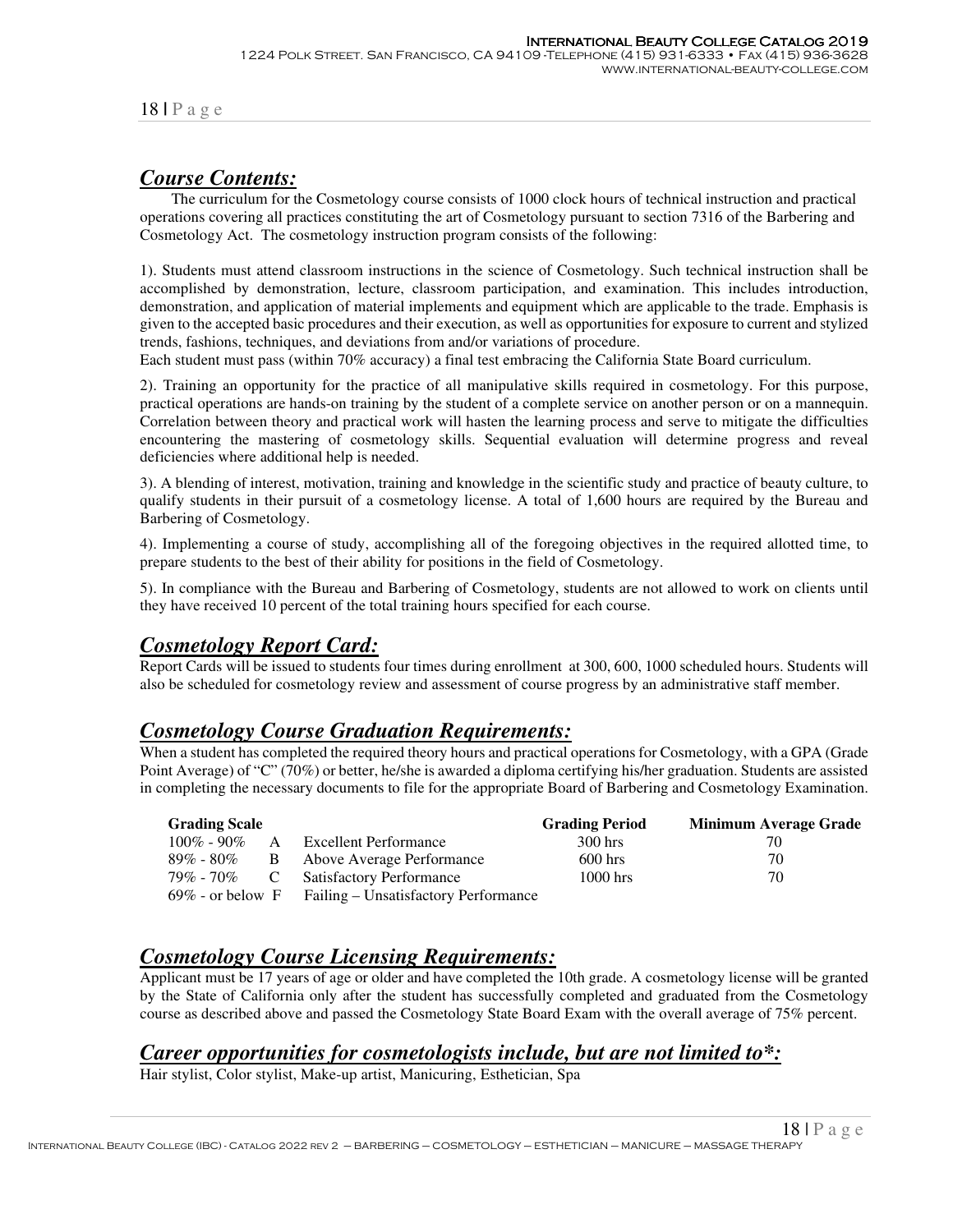Director, Salon Management, Product trainer, Salon/Spa trainer, Product vendor representative, Tradeshow Sales Representative, and many more occupations..

**\****International Beauty College does not guarantee employment and/or rate of pay upon graduation. However, a student may make \$30,000 annually depending on the location (data from Bureau of Labor Statistics)*

#### **Esthetician Course (600 Clock Hours)**

The Esthetician curriculum provides 600 hours of skin care training. Subjects are presented by means of lecture, demonstration, and interactive student participation. Upon completion and passing the state exam, you will be ready to succeed as a licensed esthetician *(SOC 39-5094)*.

The curriculum for students enrolled in Esthetics courses will be 600 hours of practical training and technical instruction covering all aspects of the industry. The following are minimum hours of instruction set by the state of California:

| <b>SUBJECT</b>                                                                                                            | Minimum hour<br><b>Technical Instructions</b> | <b>Minimum hours</b><br><b>Practical Operations</b> |
|---------------------------------------------------------------------------------------------------------------------------|-----------------------------------------------|-----------------------------------------------------|
| Cosmetology Act/Laws and Regulations                                                                                      | 10                                            |                                                     |
| <b>Cosmetology Chemistry</b>                                                                                              | <b>10</b>                                     |                                                     |
| Health and Safety Considerations                                                                                          | 40                                            |                                                     |
| Electricity                                                                                                               | 10                                            |                                                     |
| Disinfection and Sanitation                                                                                               | 10                                            | 10                                                  |
| Bacteriology, Anatomy and Physiology                                                                                      | 15                                            |                                                     |
| Facial-Manual                                                                                                             | <b>20</b>                                     | 40                                                  |
| Facial-Electrical                                                                                                         | 30                                            | 60                                                  |
| Chemical Facials/Skin Peel, Masks.etc                                                                                     | <b>20</b>                                     | 40                                                  |
| Eyebrow Beautification (waxing, hair removal)                                                                             | 25                                            | 50                                                  |
| Make-up / Eyelash Application                                                                                             | 20                                            | 40                                                  |
| Preparation<br>Additional Training (client consultation, client record<br>keeping , spa skills, business skills. CPR/AED) | 15                                            |                                                     |

#### *Instructional Techniques and Methods:*

Students need to attend regularly scheduled theory classes (lectures) and complete any assigned of chapters of their textbooks as well as perform actual practical operations (services) on another person or a mannequin. Students must take and pass assigned tests with a grade point average of 70 percent (C) or better. The student will learn the techniques and methods of performing facials, both electric and manual proper make-up techniques, hair removal techniques, safety and sanitation requirements, reception desk duties, professionalism, ethics of personal grooming, professional dress, employer-employee relations, personal and business ethics, and customer relations and communication skills.

Technical instruction will be provided to students in each skill prior to the student's actual performance of client services (practical operations). A student enrolled in our school shall not be permitted to work upon a patron paying for service until he or she has completed the freshman period of training and instruction. The freshman period shall be 10 percent of the total training hours specified for this course.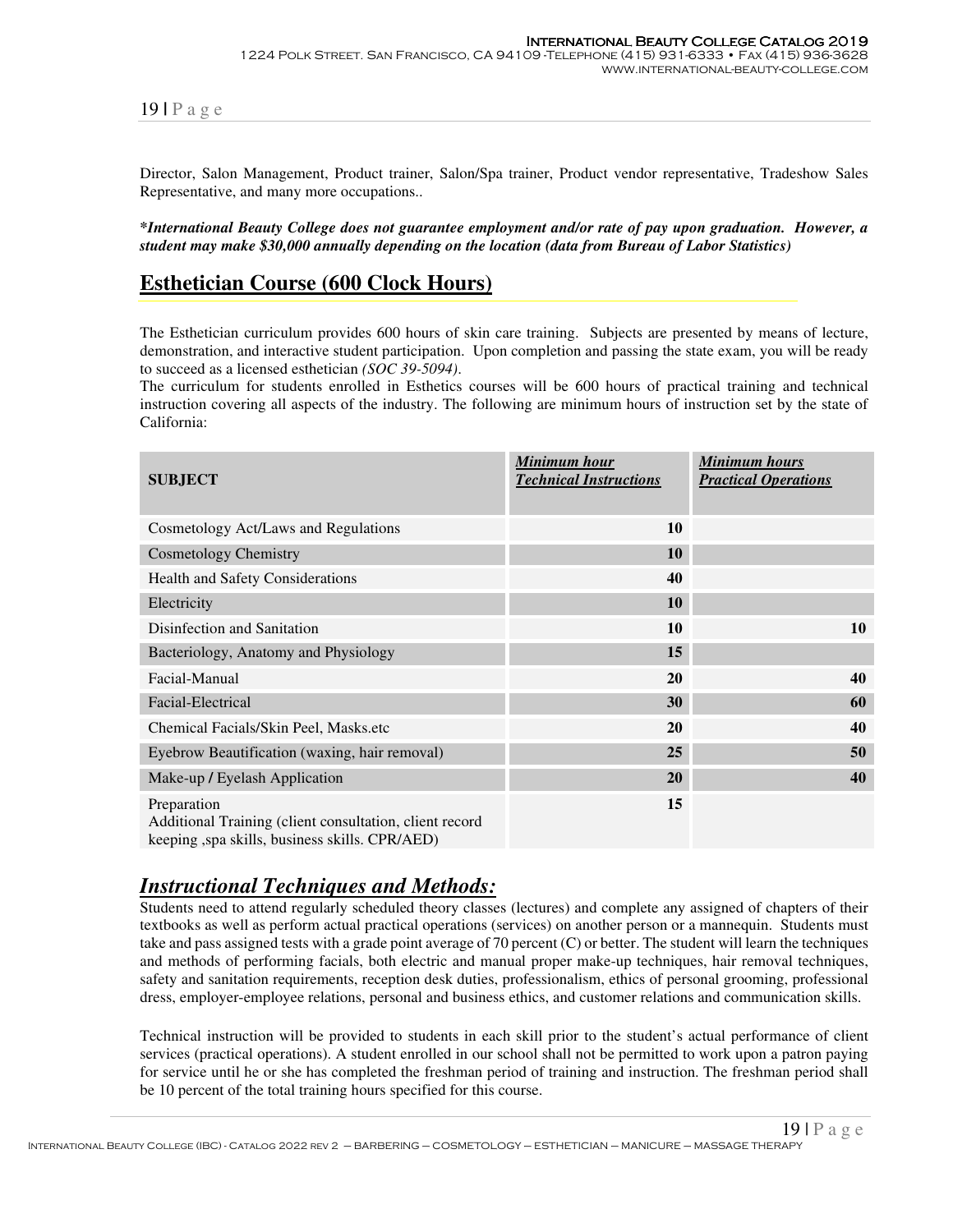#### **Each unit of instruction is divided into (6) six levels of instruction**:

- Theory classes (lectures and demonstration)
- Theory testing (written and oral)
- Practical operation demonstrations
- Practical operation on mannequin or other person
- Complete operations performed on another person
- Performance reviews (progress evaluations)

## *Esthetician Report Card:*

Report Cards will be issued to students two times during enrollment: at 300 hours and the completion of 600 hours. Additionally, each student will also be scheduled for review and assessment of course progress by an administrative staff member.

#### *Esthetician course graduation requirements:*

When a student has completed the required theory hours and practical operations for Esthetician, with a GPA (Grade Point Average) of "C" (70%) or better, he/she is awarded a diploma certifying his/her graduation. Students are assisted in completing the necessary documents to file for the appropriate Board of Barbering and Cosmetology Examination.

| <b>Grading Scale</b> |                                                          | <b>Grading Period</b> | <b>Minimum Average Grade</b> |
|----------------------|----------------------------------------------------------|-----------------------|------------------------------|
| $100\% - 90\%$ A     | Excellent Performance                                    | 300 hrs               | 70                           |
|                      | 89% - 80% B Above Average Performance                    | $600$ hrs             | 70                           |
|                      | 79% - 70% C Satisfactory Performance                     |                       |                              |
|                      | $69\%$ - or below F Failing – Unsatisfactory Performance |                       |                              |

#### *Esthetician course licensing requirements:*

Applicant must be 17 years of age or older and have completed the 10th grade. An Esthetician license will be granted by the State of California only after the student has successfully completed and graduated from the Esthetician course as described above and passed the Esthetician State Board exam with an overall average of 75 percent.

#### *Career opportunities for Estheticians include, but are not limited to\*:*

Make-up Artist, Manicuring, Spa Esthetician, Spa Director, Salon Management, Product Trainer, Salon/Spa Trainer, Product Vendor Representative, Tradeshow Sales Representative,

Product/Equipment Demonstrator. and Assistant to a Medical Esthetician, Dermatologist, or Plastic Surgeon.

#### **\****International Beauty College does not guarantee employment and/or rate of pay upon graduation. However, a student may make \$30,000 annually depending on the location (data from Bureau of Labor Statistics)*

## **Manicuring Course: (400 Clock Hours)**

#### *Course description:*

 The manicuring course of study consist of 400 clock hours covering all phases of manicuring and pedicuring as mandated by the California State of Barbering and Cosmetology Bureau pursuant to section 7316 of the Barbering and Cosmetology Act. The course is designed to prepare the student to obtain the knowledge and skills needed for an entry level position in the nail care field and pass the California State Barbering and Cosmetology Bureau licensing examination. Passing the exam is a requisite in order to obtain a Manicuring License. The license is a requirement to operate as a manicurist *(SOC 39-5092)* in the state of California.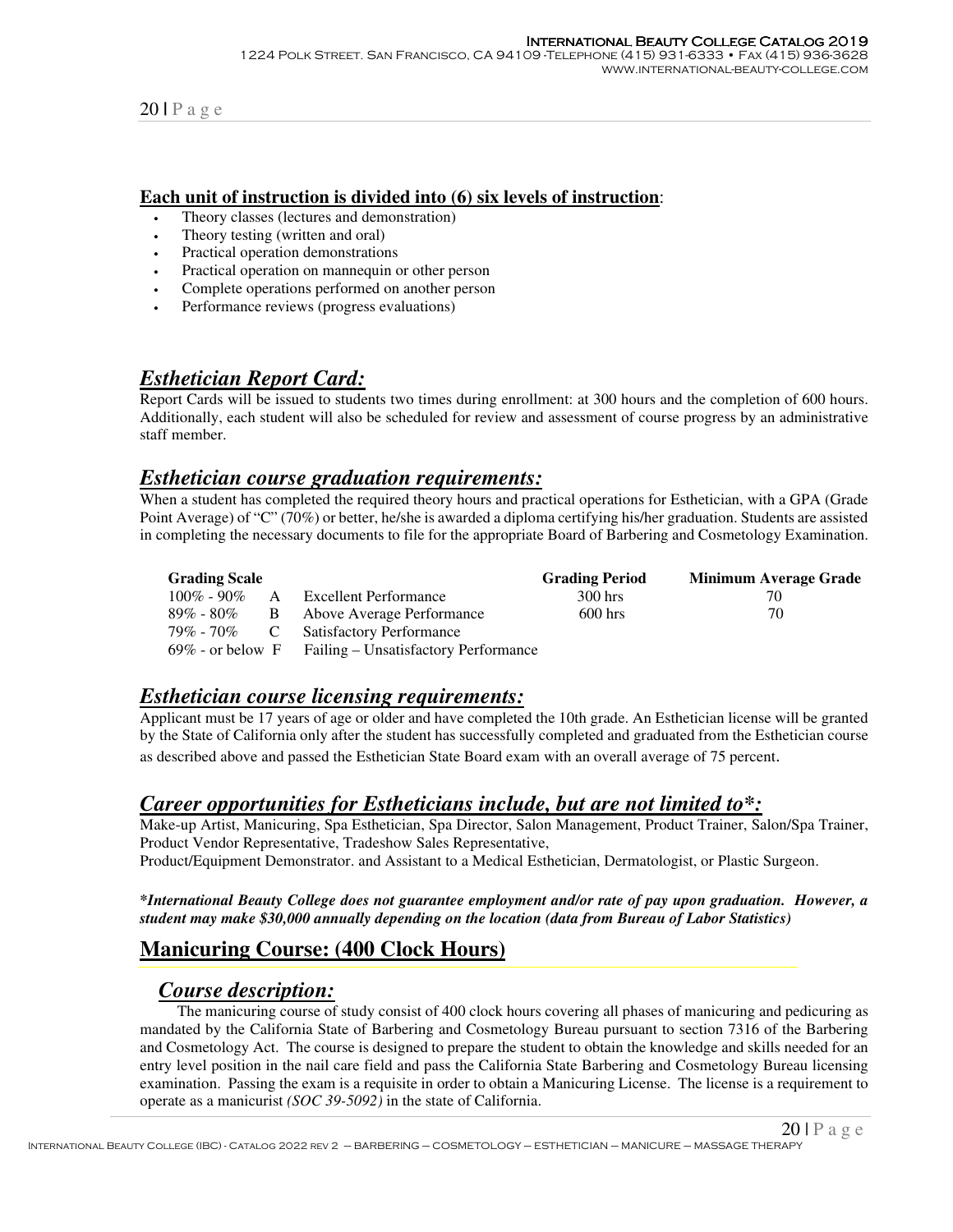## *Course Format:*

 The curriculum for students enrolled in a Manicuring course shall consist of 400 clock hours of technical instruction and practical operations as mandated by the Sate Barbering and Cosmetology Bureau. Technical instruction means instruction given by demonstration, lecture, classroom participation, or examination. Practical operation means actual performance by the student of a complete service on another person or mannequin.

#### *Educational Goals:*

#### **Performance Objective**

- Acquire knowledge of laws and rules regulating California Cosmetology establishment practices.
- Understand sterilization procedures.
- Acquire the knowledge of general theory relative to manicuring, including anatomy, physiology, chemistry, and theory relative to practical procedures performed.
- Acquire business management techniques common to manicuring.

#### *Skills to be developed:*

- Use of proper implements relative to all manicuring, pedicuring, and artificial nails.
- Develop the knowledge to recognize the various skin conditions and disorders.
- Acquire practical knowledge in manicuring and pedicuring.
- Develop the knowledge of safety precautions in use of manicuring, pedicure and artificial nails.

#### *Attitudes and Appreciations to be developed*

- Be able to appreciate good workmanship common to manicuring.
- Possess a positive attitude towards the public and fellow workers.
- Appreciate honesty and integrity.
- Have improved personality in dealing with patrons and colleagues.

## *Course Schedule & Contents:*

The curriculum for students enrolled in a Manicuring course will be 400 hours of practical training and technical instruction covering all aspects of the industry. The following are minimum hours of instruction set by the state of California:

| <b>SUBJECT</b>                        | Minimum hour<br><b>Technical Instruction</b> | <b>Minimum hours</b><br><b>Practical Operations</b> |
|---------------------------------------|----------------------------------------------|-----------------------------------------------------|
| Cosmetology Act / Laws, Rules and Reg | 10                                           |                                                     |
| <b>Cosmetology Chemistry</b>          | 10                                           |                                                     |
| <b>Health and Safety</b>              | 25                                           |                                                     |
| Disinfection / Sanitation             | 20                                           | 10                                                  |
| Bacteriology, Anatomy and Physiology  | 10                                           |                                                     |
| Water / Oil Manicure                  | 30                                           | 30                                                  |
| Complete Pedicure                     | 30                                           | 30                                                  |
| Acrylic: Liquid & Powder brush-on     | 15                                           | $80$ ( <i>nails</i> )                               |
| Artificial Nail tips                  | 10                                           | $60$ ( <i>nails</i> )                               |
| Nail Wraps and Repairs                | 5                                            | $40$ ( <i>nails</i> )                               |

International Beauty College (IBC) - Catalog 2022 rev 2 – BARBERING – COSMETOLOGY – ESTHETICIAN – MANICURE – MASSAGE THERAPY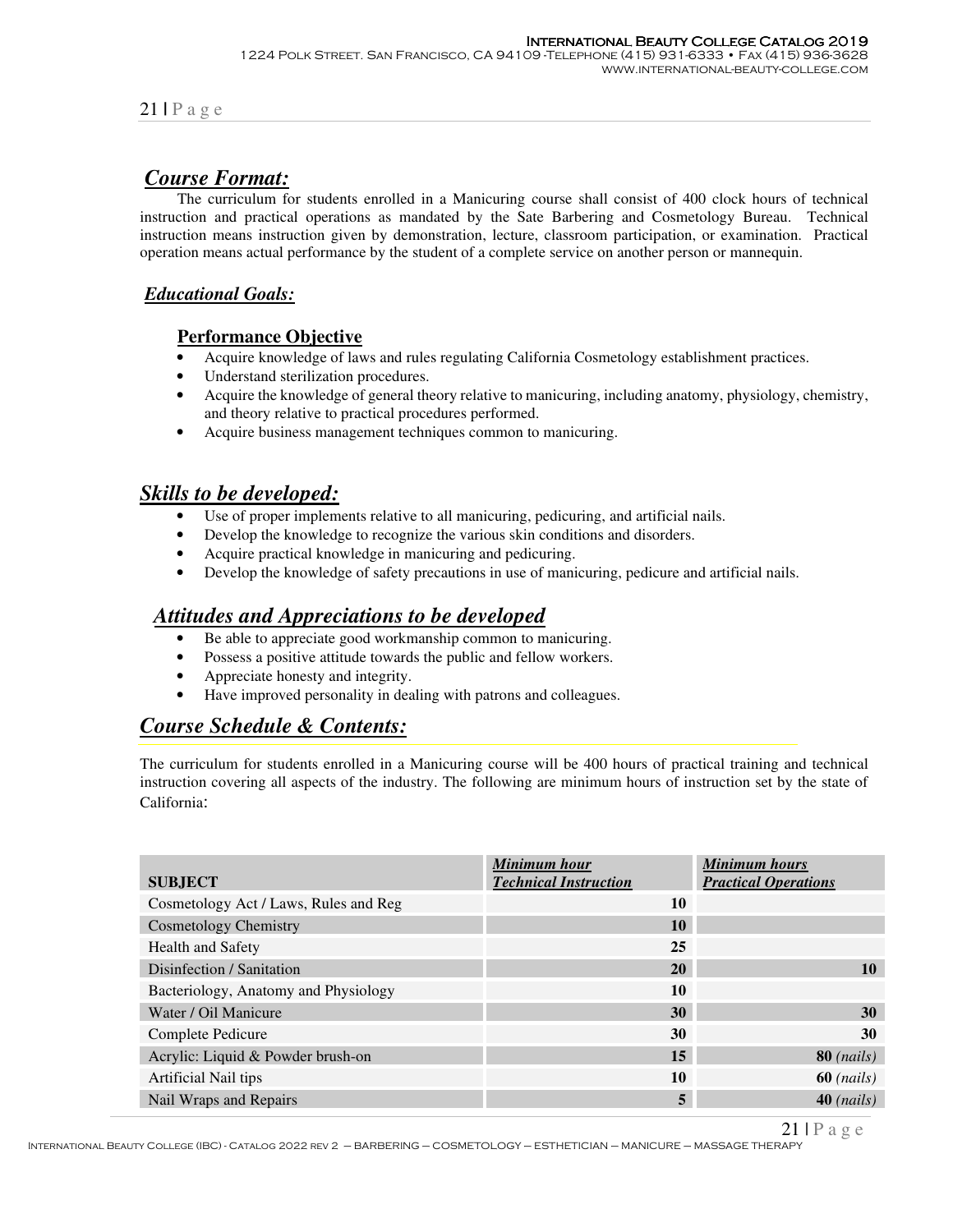#### *Instructional Techniques and methods:*

Students shall attend regularly scheduled theory classes (lecture), read assigned chapters of their textbooks, perform actual practical operations (services) on another person or a mannequin, and pass assigned tests with a grade point average of 70 percent (C) or better. The student will learn the techniques and methods of performing manicure and pedicure nail wraps and repairs, application of acrylic nails, application of nail tips, safety and sanitation requirements, reception desk duties, professionalism, ethics, personal grooming, dress codes, employer-employee relationships, personal and business ethics, customer relations and communication skills. Technical instruction will be provided to students in each skill prior to the students actually performing client services (Practical Operations). In compliance with the Bureau and Barbering of Cosmetology, students are not allowed to work on clients until they have received 10 percent of total training hours for each course.

Technical instruction will be provided to students in each skill prior to the student's actual performance of client services (practical operations). A student enrolled in our school shall not be permitted to work upon a patron paying for service until he or she has completed the freshman period of training and instruction. The freshman period shall be 10 percent of the total training hours specified for this course.

#### *Each unit of instruction is divided into six levels of instruction:*

- Theory classes (lectures and demonstration)
- Theory testing (written and oral)
- Practical operation demonstrations
- Practical operation on mannequin or other person
- Complete operations performed on another person
- Performance reviews (progress evaluations)

#### *Manicuring Report Card:*

Report Cards will be issued to students twice during a student's enrollment at 200 hours and the completion of 400 hours. Additionally, each student will be scheduled for review and assessment of course progress by an administrative staff member.

#### *Manicuring course graduation requirements:*

When a student has completed the required theory hours and practical operations for Manicuring, with a GPA (Grade Point Average) of "C" (70%) or better, he/she is awarded a diploma certifying his/her graduation. Students are assisted in completing the necessary documents to file for the appropriate Board of Barbering and Cosmetology Examination.

| <b>Grading Scale</b> |    |                                                          | <b>Grading Period</b> | Minimum Average Grade |
|----------------------|----|----------------------------------------------------------|-----------------------|-----------------------|
| $100\%$ - 90%        | A  | Excellent Performance                                    | $200$ hrs             | 70                    |
| $89\%$ - $80\%$      | B. | Above Average Performance                                | $400$ hrs             | 70                    |
| 79% - 70%            | C  | <b>Satisfactory Performance</b>                          |                       |                       |
|                      |    | $69\%$ - or below F Failing – Unsatisfactory Performance |                       |                       |

## *Manicuring course licensing requirements:*

Applicant must be 17 years of age or older and have completed the 10th grade. A manicuring license will be granted by the State of California only after the student has successfully completed and graduated from the Manicuring course as described above and has passed the State Board exam with an overall average of 75 percent.

## *Career opportunities for Manicuring include, but are not limited to\*:*

Manicurist/Pedicurist in Podiatrist's office, Spa/Salon Manicurist, Front Desk, Spa Director Esthetician, Spa Director, Salon Management, Product trainer, Salon/Spa Trainer, Product Vendor Representative, Tradeshow Sales Representative, Industry Journalist/Copywriter, and Product/Equipment Demonstrator.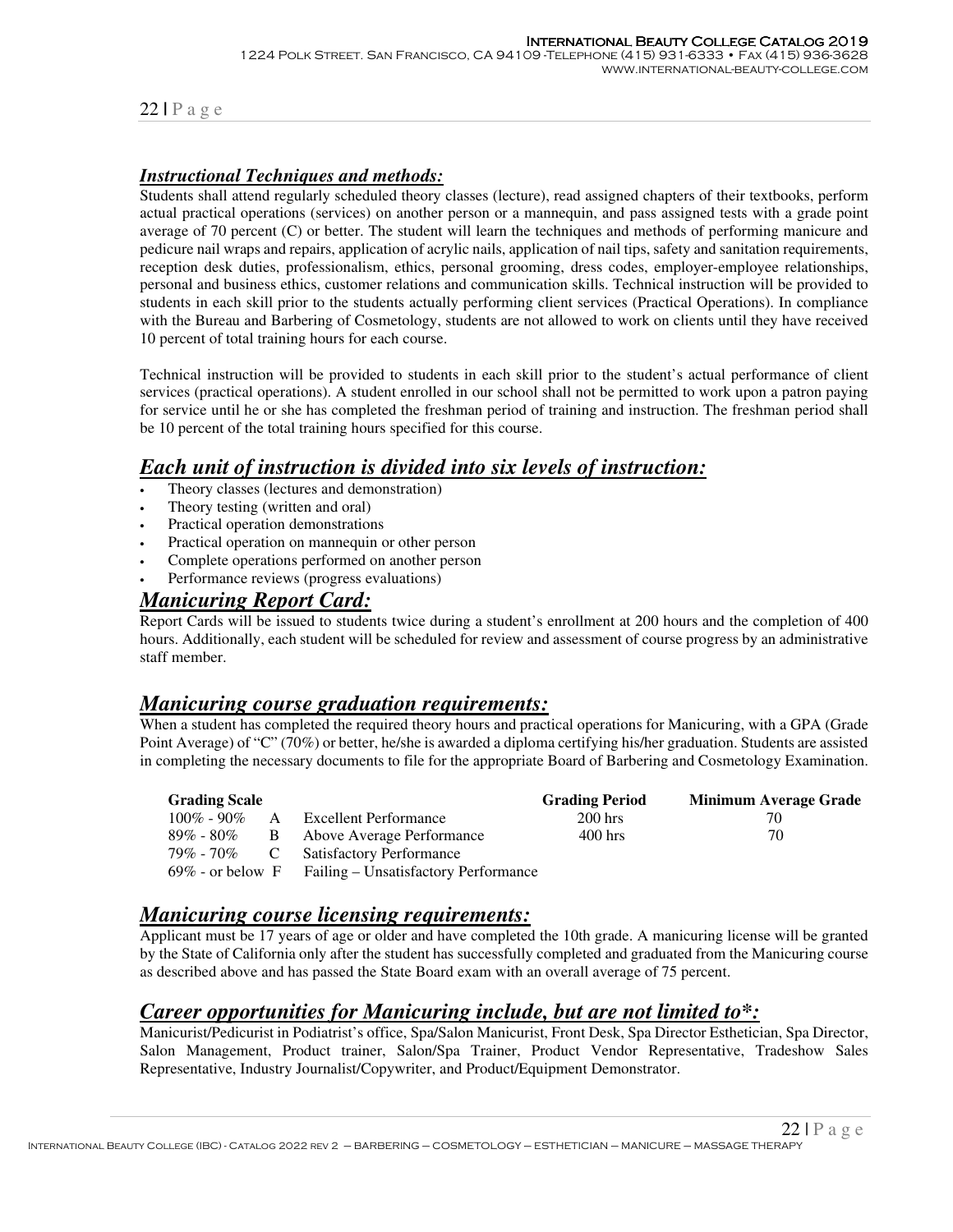#### **\****International Beauty College does not guarantee employment and/or rate of pay upon graduation. However, a student may make \$30,000 annually depending on the location (data from Bureau of Labor Statistics)*

# *ATTENDANCE, TARDINESS, DROP-OUT & LEAVE-OF-ABSENSE, POLICIES:*

#### *Attendance Policy:*

Classes start from 9:00 AM to 5:30 PM from Monday- Friday. We are closed on the following holidays: **New Years, Lunar New Year, Fourth of July, Thanksgiving (and the following Friday & Saturday), and Christmas Day**. A "special" holiday may be declared for emergencies or special reasons. Holidays of all religious beliefs are respected and allowed. IBC will not make an unscheduled suspension of any class unless caused by circumstances beyond the institution's control.

Students are expected to attend every day, and are allowed a two week period for emergencies. Requests should be in writing.

If student is absent for more than 30 days, he/she will be dropped from the course. If there are unscheduled closures, the student will be notified by phone.

#### *Attendance Status:*

Student may apply for enrollment any day of the school calendar year full-time and part-time classes. Full-time students are required to attend a minimum of 30 clock hours per week. Part-time enrollment is defined as 25 hours per week. New classes start every Monday.

Massage Therapy Program students must attend all classes

#### *Tardiness Policy:*

Student are encouraged to maximize their educational opportunities by attending scheduled training sessions on a regular basis. Tardiness is not accepted unless the student notifies the instructor in advance. Students are allowed to be tardy 1 time a week, tardiness more than once a week will result in a written warning. After three written warnings, student will be suspended for one week.

#### *Absences Policy:*

Any absences will be excused with physician's note. Students must attend a minimum of 85 percent of the cumulative hours to maintain satisfactory academic progress and graduate within the maximum time frame allowed.

#### *Makeup Policy:*

Students who know they will be missing a written and/or practical quiz or test may make it up ahead of time to receive full credit. It is the student's responsibility to coordinate the time with their instructor and it may fall outside of their normally scheduled hours. Students who are absent the day of written and/or practical exam may take the quiz/test within 3 school days. Failure to comply with the makeup policy will result in a 30% reduction in score value.

Massage Therapy Program Student who missed 1 to 3 classes are required to make up in one of two ways: Repeating the missed class in the next schedule session or by paying for a private tutorial at an additional expense of \$70 per hour with the instructor. If the student missed 4 classes, the student automatically receives an academic suspension and must return to take the program again from the beginning. Practical clinical hours can only be made up by scheduling make up dates with the instructor or administrator and cannot be made up using assignments or unsupervised clinical practices.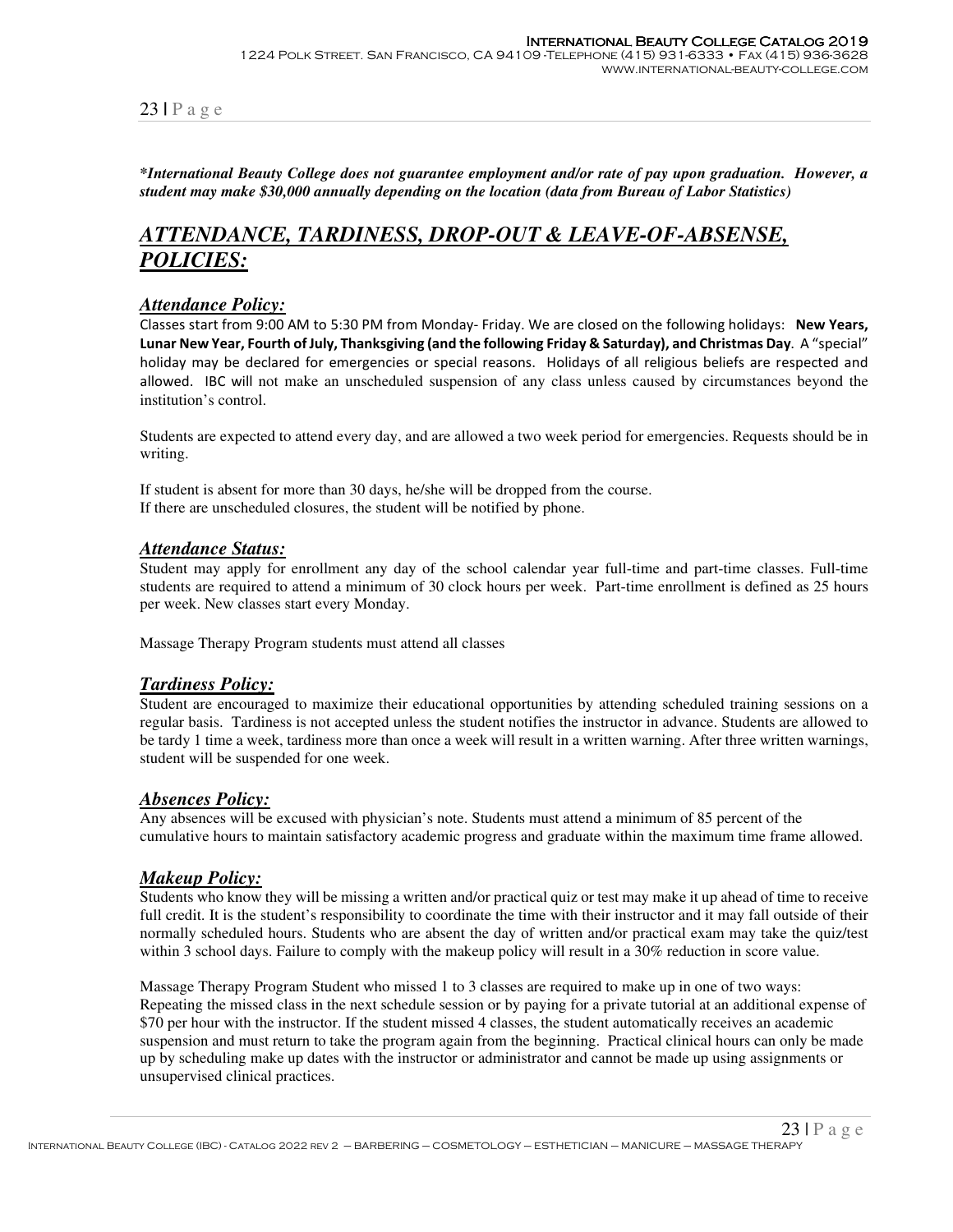#### *Withdrawals and Course Incompletes:*

Any student who withdraws from their course or fails to complete their training will have a formal notice placed in their file as to the progress at the point of withdrawal. After returning from LOA the student will restart training with a later program.

#### *Leave of Absence:*

This Policy applies for all student requests for a leave of absence from International Beauty College (IBC). An authorized leave of absence (LOA) is a temporary interruption in a student's program of study. LOA refers to the specific time period during a program when a student is not in attendance. An LOA is not required if a student is not in attendance only for an institutionally scheduled break. However, a scheduled break may occur during an LOA. An LOA must meet certain conditions to be counted as a temporary interruption in a student's education instead of being counted as a withdrawal requiring the Institute to perform a refund calculation.

In order for an LOA to qualify as an approved LOA:

- 1. All requests for leaves of absence must be submitted in advance in writing, include the reason for the student's request, and include the student signature.
	- a. A student must apply in advance for an LOA unless unforeseen circumstances prevent the student from doing so. For example, if a student were Injured in a car accident and needed a few weeks to recover before returning to the Institute, the student would not have been able to request the LOA in advance.
	- b. IBC may grant an LOA to a student who did not provide the request prior to the LOA due to unforeseen circumstances if the Institute documents the reason for its decision and collects the request from the student at a later date. In this example, the beginning date of the approved LOA would be determined by the Institute to be the first date the student was unable to attend the Institute because of the accident.
- 2. Leave of Absence Request Process:
	- a. If a student encounters circumstances that warrant a Leave of Absence, he/she must complete a Request for Leave of Absence form found in the Administrator's Office.
	- b. The Request for Leave of Absence form must be submitted to the Administrator prior to the Leave of Absence start date.
		- i. All Leave requests should be accompanied by documentation supporting the necessity for the LOA. Documentation must be provided within 14 days following the request.
		- ii. Due to varying types of LOAs covered under this policy, verification of need for an LOA may be provided through a multitude of sources.

Examples: court documentation for criminal proceeding in which the student is court ordered to attend, military orders for induction or long-term deployment; insurance documentation of major sustained loss or damage to a residence or other property; physician documentation for medical care or disability; local social welfare, victims assistance group, or church certification of supportive services provided.

- c. Students who do not follow procedure will not be granted an LOA and are expected to attend school as scheduled.
- d. Unforeseen and/or extenuating circumstances may provide the student an opportunity to submit an LOA request after the leave start date. Exceptions will only be made when the student has communicated the hindering circumstances within seven days of the request start date.
- e. IBC reserves the right to require additional documentation from outside sources in order to substantiate an LOA request.
- 3. As a condition for approving a student's LOA request, there must be a reasonable expectation that the student will return from the LOA.
- 4. All LOA requests are subject to approval by the Administrator. If a student's LOA is not approved, the student is considered to have withdrawn and the refund requirements are applied.
- 5. IBC shall not assess the student any additional institutional charges as a result of the LOA.
- 6. The LOA must be a minimum of 10 calendar days and not to exceed 90 calendar days. The LOA together with any additional leaves of absence must not exceed a total of 180 days in any 12-month period.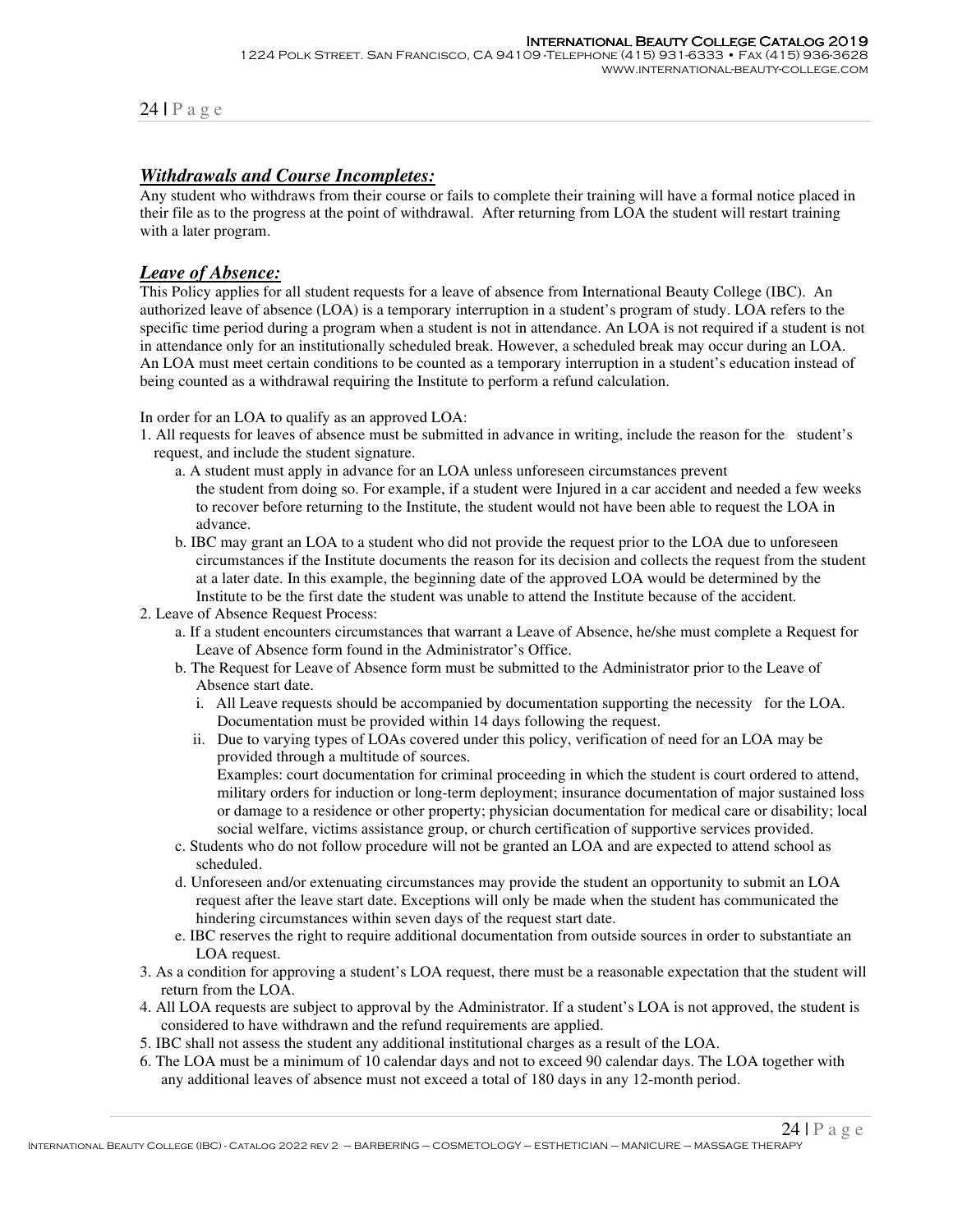- 7. A student granted an LOA that meets these criteria is not considered to have withdrawn, and no refund calculation is required at that time.
- 8. IBC shall extend the student's maximum time frame and the contract enrollment period by the same number of days taken in the LOA. Changes to the contract period shall be documented in an enrollment agreement addendum that must be signed and dated by the student and an authorized representative of the Institute.
- 9. In the event that a student does not return or call from his/her leave of absence at the expiration of an approved LOA, that student shall be considered terminated. The withdrawal date for the purpose of calculating a refund is the student's last day of attendance, as evidenced by attendance records.

#### *Alcohol and Drug abuse:*

International Beauty College does not tolerate alcohol and drug abuse on the school property. Students talking about or found under the influence of alcohol or drugs will be referred to:

*ALCOHOLICS ANONYMOUS FELLOWSHIPS 1821 Sacramento St San Francisco CA 94109 TEL. (415)674-1821*

#### *Placement:*

The College does not guarantee placement to any student. However, limited job placement assistance is provided to graduates at no additional charge. Upon graduation, the student's name is recorded in a placement register for the follow-up process. Results from the California State Bureau of Barbering and Cosmetology license examination are recorded as passed or failed. Students that failed the exam are encouraged to return to the College for assistance and guidance in their subsequent attempts to pass the examination. Placement assistance is provided by reviewing the listings of salons seeking employees, their job requirements, salary, and other pertinent information. Students are referred to interviews and the results of these interviews are recorded in the placement register. The school may show prospective students this register upon request.

## *Satisfactory Academic Progress Policy (SAP):*

The Satisfactory Academic Progress Policy is consistently applied to all students enrolled at the school. It is printed in the catalog to ensure that all students receive a copy prior to enrollment. The policy complies with the guidelines established federal regulations established by the United States Department of Education.

#### **EVALUATION PERIODS**

All students are evaluated for Satisfactory Academic Progress as follows:

| Cosmetology      | 300, 600, 1000 scheduled hours |
|------------------|--------------------------------|
| <b>Barbering</b> | 300, 600, 1000 scheduled hours |
| Esthetician      | 300, 600 scheduled hours       |
| Massage          | 250, 500 scheduled hours       |
| Manicuring       | 200, 400 scheduled hours       |
|                  |                                |

All students receive Satisfactory Academic Progress Reports at Evaluation Periods set forth above.

\*Transfer Students: Midpoint of the contracted hours or the established evaluation periods, whichever comes first.

Evaluations will determine if the student has met the minimum requirements for satisfactory academic progress. The frequency of evaluations ensures that students have had at least one evaluation by midpoint in the course. Students meeting minimum requirements are considered to be making Satisfactory Academic Progress until the next scheduled evaluation.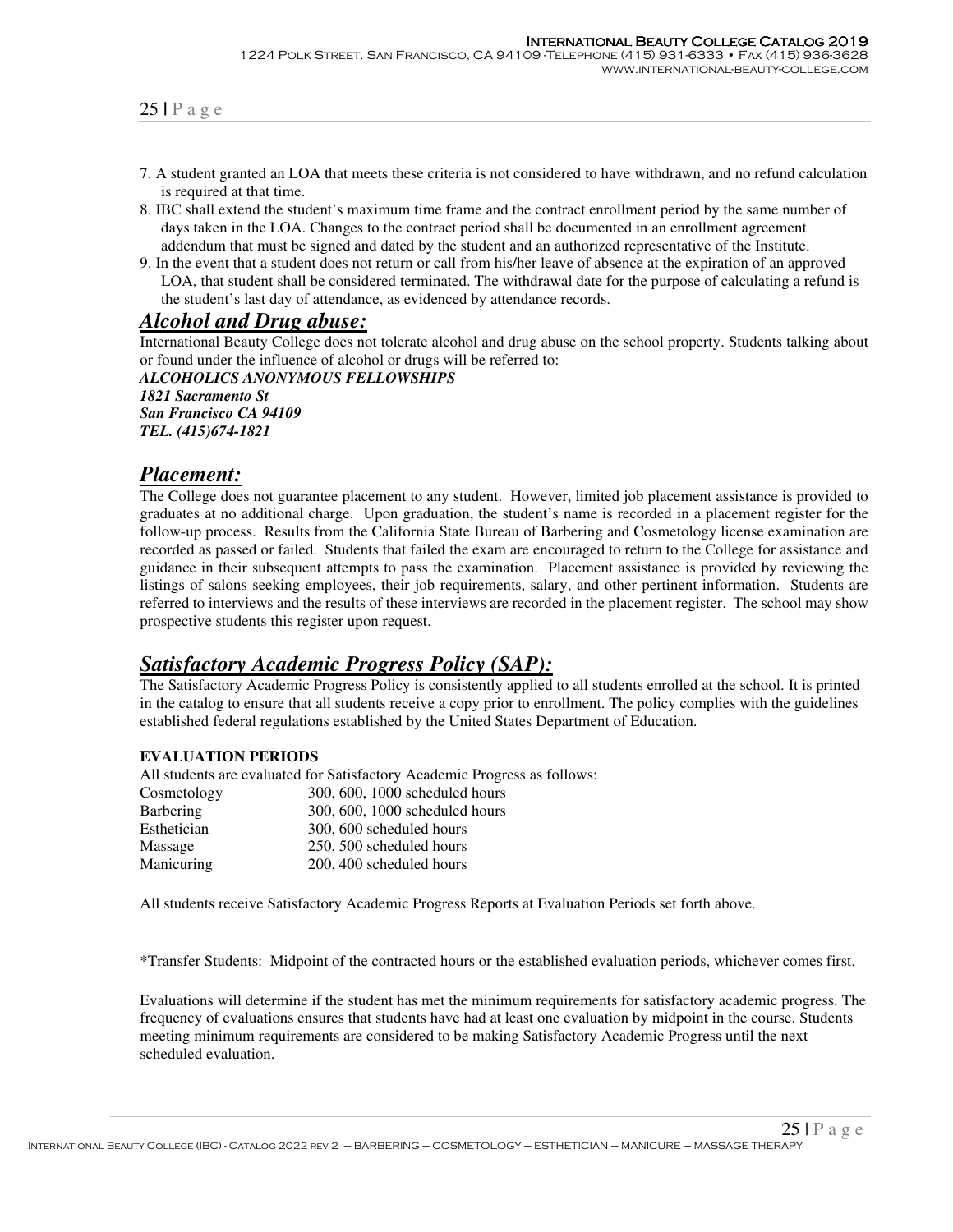#### **ATTENDANCE PROGRESS EVALUATIONS**

All students are required to attend a minimum of 67% of the hours possible based on the applicable attendance schedule in order to be considered maintaining satisfactory attendance progress. Evaluations are conducted at the end of each evaluation period to determine if the student has met the minimum requirements. The attendance percentage is determined by dividing the total hours accrued by the total number of hours scheduled. At the end of each evaluation period, the school will determine if the student has maintained at least 67% cumulative attendance since the beginning of the course which indicates that, given the same attendance rate, the student will graduate within the maximum time frame allowed.

#### **MAXIMUM TIME FRAME**

The maximum time (which does not exceed 150% of the course length) allowed for students to complete each course at satisfactory academic progress is stated below:

| <b>COURSE</b>            | <b>MAXIMUM TIME ALLOWED</b> |  |  |  |
|--------------------------|-----------------------------|--|--|--|
|                          | <b>SCHEDULED HOURS</b>      |  |  |  |
| Cosmetology - 1000 Hours | 1500                        |  |  |  |
| Barbering - 1000 Hours   | 1500                        |  |  |  |
| Esthetician - 600 Hours  | 900                         |  |  |  |
| Massage - 500 Hours      | 750                         |  |  |  |
| Manicuring - 400 Hours   | 600                         |  |  |  |

The maximum time allowed for transfer students who need less than the full course requirements will be determined based on 67% of the scheduled hours.

Students who have not completed the course within the maximum time frame may continue as a student at the Institute on a cash pay basis.

# *Student Progress Evaluations:*

The qualitative element used to determine academic progress is a reasonable system of grades as determined by assigned academic learning. Students are assigned academic learning and a minimum number of practical experiences. Academic learning is evaluated after each unit of study. Practical assignments are evaluated as completed and counted toward course completion only when rated as satisfactory or better. If the performance does not meet satisfactory requirements, it is not counted and the performance must be repeated. At least two comprehensive practical skills evaluations will be conducted during the course of study. Practical skills are evaluated according to text procedures and set forth in practical skills evaluation criteria adopted by the school. Students must maintain a written grade average of 70% and pass a FINAL written and practical exam prior to graduation. Students must make up failed or missed tests and incomplete assignments. Numerical grades are considered according to the following scale:

| A-100\%-90\%      | A - Excellent                            |
|-------------------|------------------------------------------|
| $B - 89\% - 80\%$ | B – Very Good                            |
| $C - 79\% - 70\%$ | C - Satisfactory                         |
| D-69%-60%         | $D$ – Unsatisfactory – Needs Improvement |
| $F-59\%$ -below   | F - Failing                              |
|                   |                                          |

## **DETERMINATION OF PROGRESS STATUS**

Students meeting the minimum requirements for academics and attendance at the evaluation point are considered to be making satisfactory academic progress until the next scheduled evaluation. Students will receive a hard-copy of their Satisfactory Academic Progress Determination at the time of each of the evaluations.

#### **WARNING**

Students who fail to meet minimum requirements for attendance or academic progress are placed on warning and considered to be making satisfactory academic progress while during the warning period. The student will be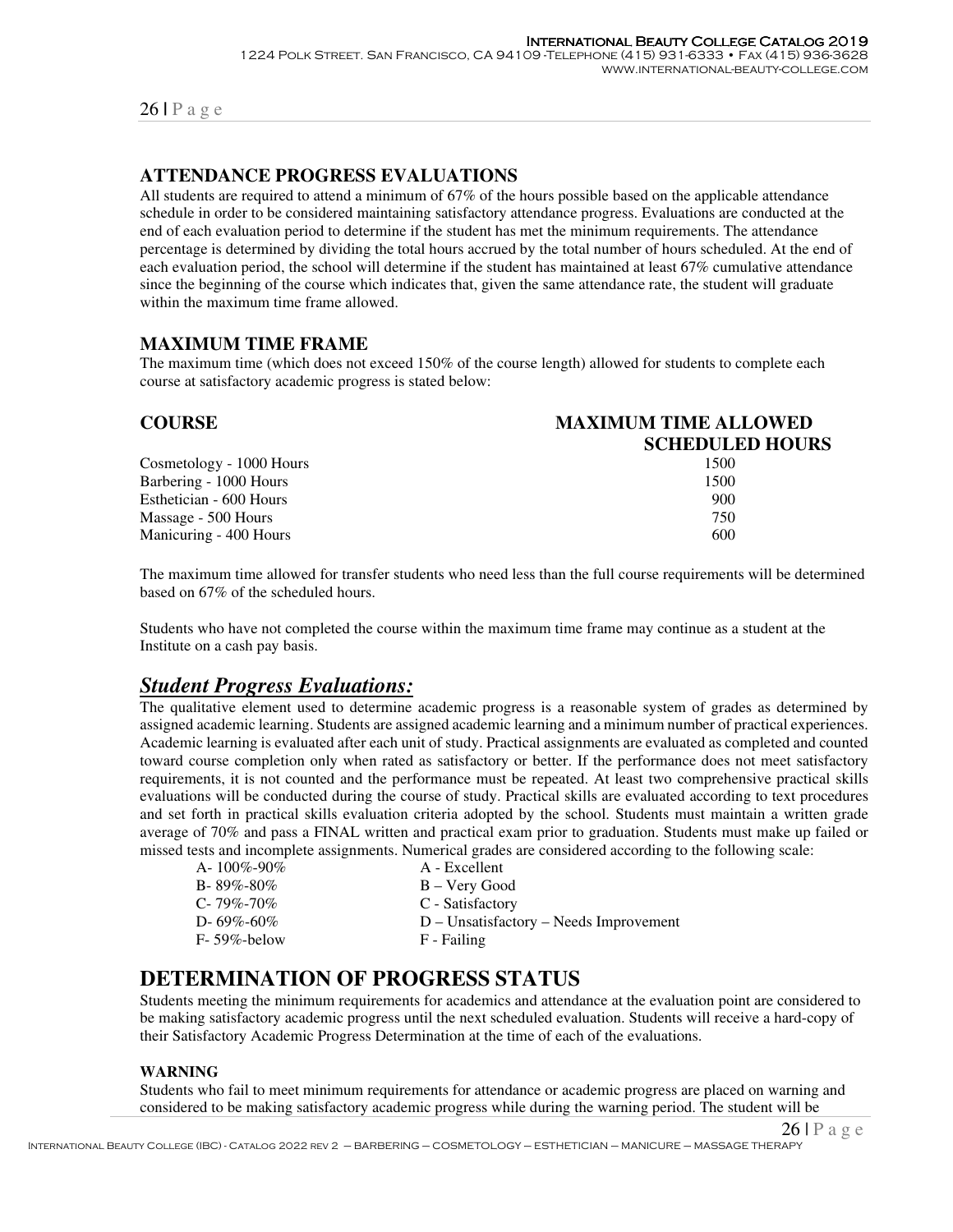advised in writing on the actions required to attain satisfactory academic progress by the next evaluation. If at the end of the warning period, the student still has not met both the attendance and academic requirements, he/she may be placed on probation.

#### **PROBATION**

Students who fail to meet minimum requirements for attendance or academic progress after the warning period will be placed on probation and considered to be making satisfactory academic progress while during the probationary period, if the student appeals the decision, and prevails upon appeal. Additionally, only students who have the ability to meet the Satisfactory Academic Progress Policy standards by the end of the evaluation period may be placed on probation. Students placed on an academic plan must be able to meet requirements set forth in the academic plan by the end of the next evaluation period. Students who are progressing according to their specific academic plan will be considered making Satisfactory Academic Progress. The student will be advised in writing of the actions required to attain satisfactory academic progress by the next evaluation. If at the end of the probationary period, the student has still not met both the attendance and academic requirements required for satisfactory academic progress or by the academic plan, he/she will be determined as NOT making satisfactory academic progress.

#### **RE-ESTABLISHMENT OF SATISFACTORY ACADEMIC PROGRESS**

Students may re-establish satisfactory academic progress by meeting minimum attendance and academic requirements by the end of the warning or probationary period.

#### **INTERRUPTIONS, COURSE INCOMPLETES, WITHDRAWALS**

If enrollment is temporarily interrupted for a Leave of Absence, the student will return to school in the same progress status as prior to the leave of absence. Hours elapsed during a leave of absence will extend the student's contract period and maximum time frame by the same number of days taken in the leave of absence and will not be included in the student's cumulative attendance percentage calculation. Students who withdraw prior to completion of the course and wish to re-enroll will return in the same satisfactory progress status as at the time of withdrawal.

#### **APPEAL PROCEDURE**

If a student is determined to not be making satisfactory academic progress, the student may appeal the determination within ten calendar days. Reasons for which students may appeal a negative progress determination include death of a relative, an injury or illness of the student, or any other allowable special or mitigating circumstance. The student must submit a written appeal to the school on the designated form describing why they failed to meet satisfactory academic progress standards, along with supporting documentation of the reasons why the determination should be reversed. This information should include what has changed about the student's situation that will allow them to achieve Satisfactory Academic Progress by the next evaluation point. Appeal documents will be reviewed and a decision will be made and reported to the student within 30 calendar days. The appeal and decision documents will be retained in the student file. If the student prevails upon appeal, the satisfactory academic progress determination will be reversed.

#### **NONCREDIT, REMEDIAL COURSES, REPETITIONS**

Noncredit, remedial courses and repetitions do not apply to this institution. Therefore, these items have no effect upon the school's satisfactory academic progress policy.

#### **TRANSFER HOURS**

With regard to Satisfactory Academic Progress, a student's transfer hours will be counted as both attempted and earned hours for the purpose of determining when the allowable maximum time frame has been exhausted. Satisfactory Academic Progress evaluation periods are based on actual contracted hours at the Institute.

#### *Courteous Behavior:*

Students are expected to conduct themselves in a courteous and professional manner toward fellow students, faculty, school staff, and patrons. Students who fail to meet these expectations may be subject to disciplinary action and/or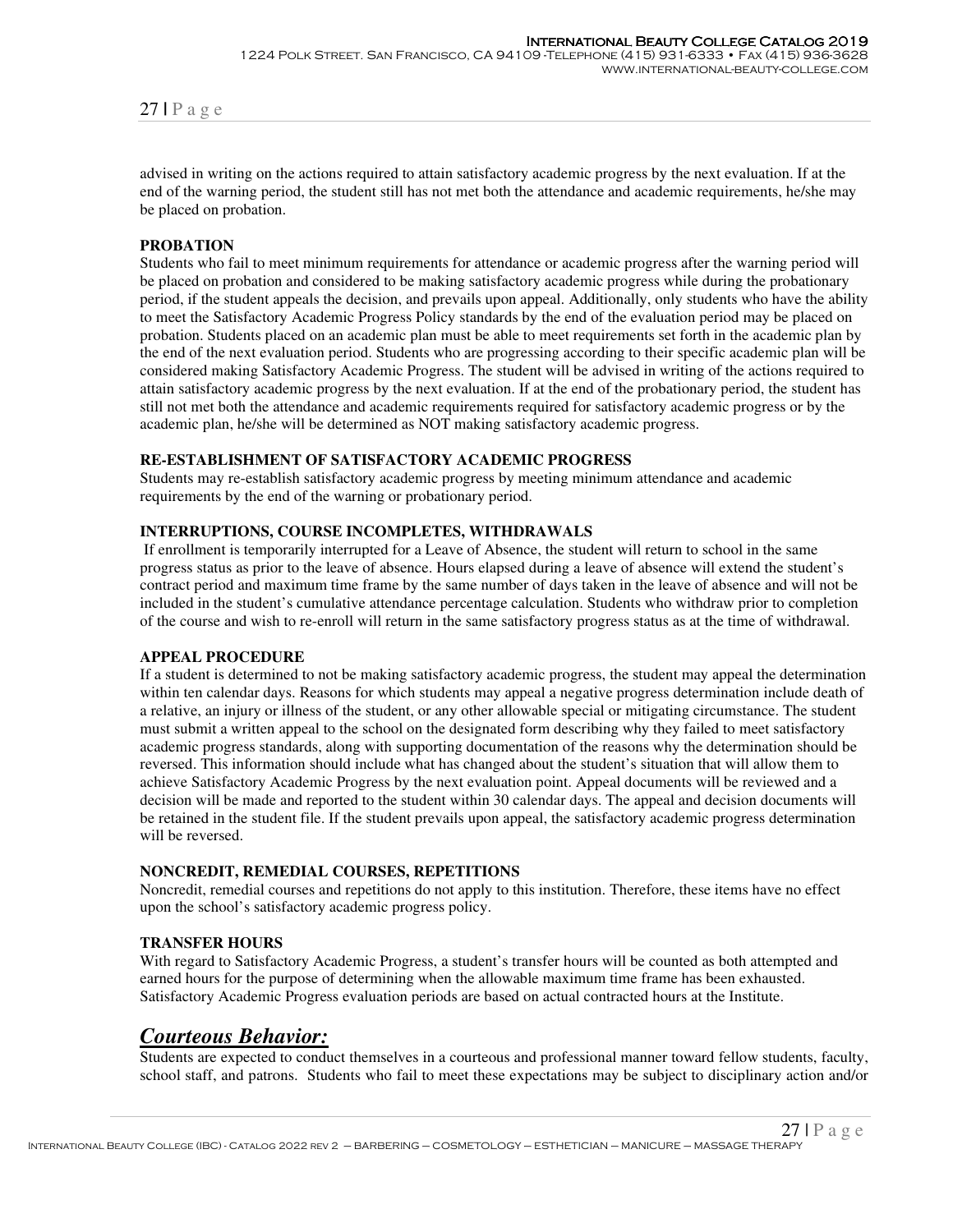expulsion from International Beauty College. Students dismissed for unacceptable conduct may be re-admitted only at the discretion of International Beauty College administration.

#### *STUDENT RULES, REGULATIONS AND DISIPLINARY ACTION :*

#### **Immediate withdrawal (Termination)**

- Theft
- Causing extreme or willful disruption of the school.
- Use of drugs or alcohol in school.
- Physical abuse of another person.
- Altering or forging time cards.

 **The following may result in a suspension** (One-day to two weeks)

- Leaving school without permission of instructor
- Failure to have proper equipment when needed.
- Use of foul language, ethnic, racial or sexual slurs.
- Refusing to perform as assignment, patron or otherwise.
- Use of cell phone inside the school.
- Failure to clock in or out proper time.
- Failure to observe sanitary rules and regulations.
- Failure to have proper equipment when needed.
- Failure to clean up work area or perform assigned cleanup duties.

*International Beauty College reserves the right to add or change the rules and regulations. Once changes are made, the College must provide notification to students of these changes.*

#### *PAYMENT SCHEDULE:*

A tuition payment schedule may be offered through the admissions office. Weekly/monthly payments must be made before the instruction takes place. Student kits and uniforms must be paid in full upon distribution. Students can use the equipment without additional tuition; however, damage or theft at the fault of the student will result in an equipment replacement charge.

## *METHOD OF PAYMENT:*

International Beauty College accepts cash, debit/credit card, money order, or check as payment of money owed to the school.

## *TUITION AND FEE SCHEDULE:*

| <b>COURSE</b>                          | <b>TUITION</b><br><b>Refundable</b> | <b>BOOKS</b><br>$(Non-$<br>Refundable) | Equipment<br>$(Non-$<br>Refundable) | <b>REGISTRATI</b><br>ON<br>$(Non-$<br>Refundable) | <b>STRF</b><br>$(Non-$<br>Refundable) | <b>Total</b><br>charge for<br><b>Entire</b><br><b>Program</b> |
|----------------------------------------|-------------------------------------|----------------------------------------|-------------------------------------|---------------------------------------------------|---------------------------------------|---------------------------------------------------------------|
| Massage<br><b>Therapy</b><br>500 Hours | \$7,500.00                          | \$300.00                               | \$200                               | \$100.00                                          | \$20                                  | \$8,120.00                                                    |
| Barbering<br>1000 Hours                | \$12,000.00                         | \$300.00                               | \$500.00                            | \$100.00                                          | \$32.50                               | \$12,932.50                                                   |
| Cosmetology<br>1000 Hours              | \$12,000.00                         | \$300.00                               | \$500.00                            | \$100.00                                          | \$32.50                               | \$12,932.50                                                   |

28 | P a g e

International Beauty College (IBC) - Catalog 2022 rev 2 – BARBERING – COSMETOLOGY – ESTHETICIAN – MANICURE – MASSAGE THERAPY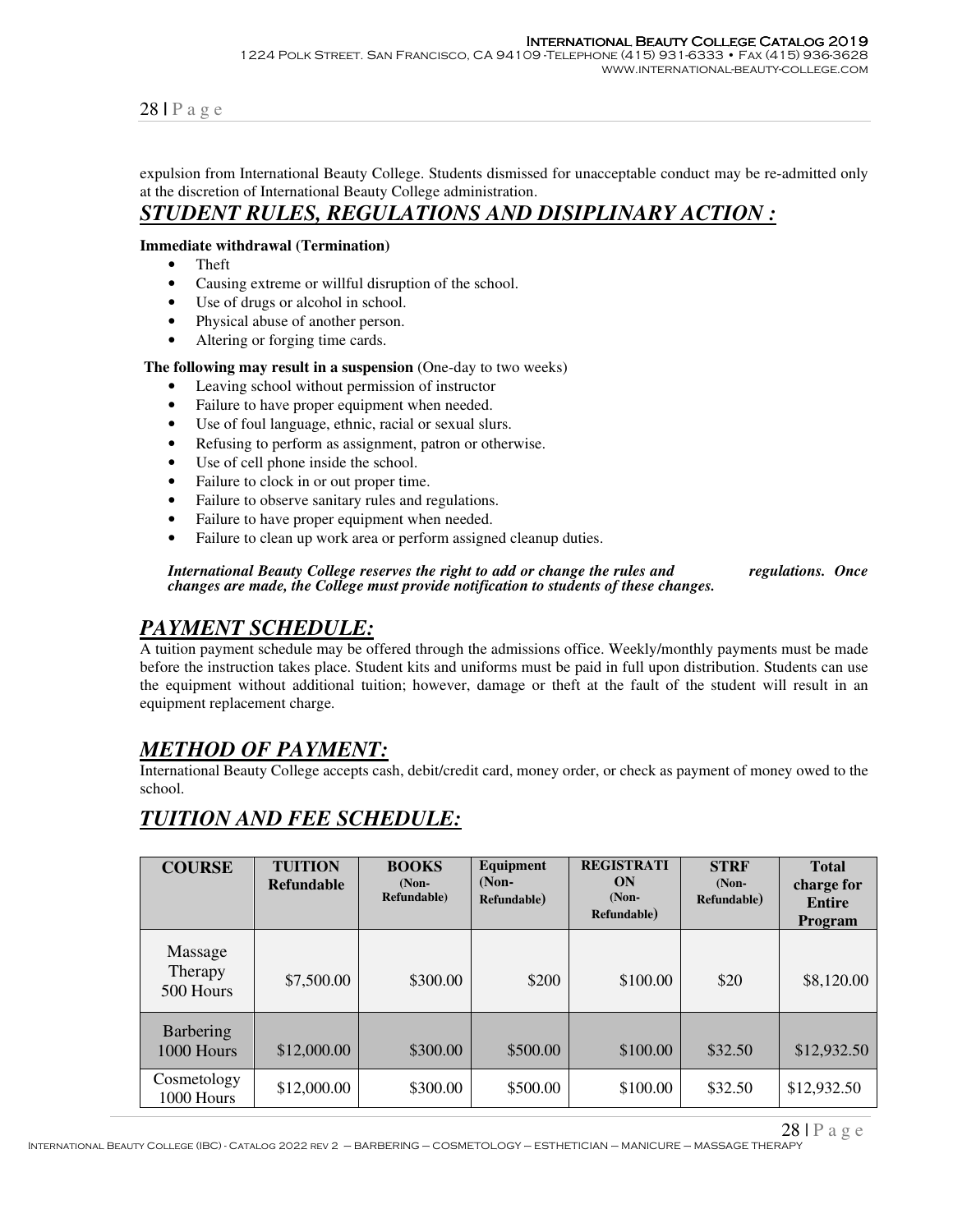#### International Beauty College Catalog 2019

1224 Polk Street. San Francisco, CA 94109 -Telephone (415) 931-6333 • Fax (415) 936-3628 www.international-beauty-college.com

| Esthetician<br>600 Hours | \$5,900.00 | \$300.00 | \$300.00 | \$100.00 | \$17.50 | \$6,617.50 |
|--------------------------|------------|----------|----------|----------|---------|------------|
| Manicuring<br>400 Hours  | \$2,900.00 | \$300.00 | \$300.00 | \$100.00 | \$10    | \$3,610.00 |

Note: The total charges for a period of attendance are equivalent to the cost of the entire program, due to the length of the program.

## *SCHEDULED CHARGES*

All students must pay for first period of tuition, registration fee, equipment, supplies, books, lab coat and STRF before the first day of class.

IBC does not charge total tuition upfront, you will be required to pay tuition in two or four payments before each payment period begins. The payment periods are divided as follows:

*Massage Therapy Program 500 hrs*

 **Period 1- 1hour-250hr Period 2- 251hr-500hr** 

*Barbering 1000hrs*

 **Period 1- 1hr-3000hr Period 2- 3011hr-600hr Period 3- 601hr-1000hr** 

*Cosmetology 1000hrs*

 **Period 1- 1hr-3000hr Period 2- 3011hr-600hr Period 3- 601hr-1000hr** 

*Esthetician 600 hrs*

 **Period 1- 1hour-300hr Period 2- 301hr-600hr** 

*Manicure 400 hrs*

 **Period 1- 1hour-200hr Period 2- 201hr-400hr** 

#### **Sample Chart is based on an academic year defined as 900 clock hours over 26 weeks**

| <b>Course</b>       | <b>1st Payment</b><br>Period |              | 2nd Payment<br><b>Period</b> |              | 3rd Payment<br><b>Period</b> |              | 4th Payment<br>Period |              |
|---------------------|------------------------------|--------------|------------------------------|--------------|------------------------------|--------------|-----------------------|--------------|
| <b>Requirements</b> | <b>Hours</b>                 | <b>Weeks</b> | <b>Hours</b>                 | <b>Weeks</b> | <b>Hours</b>                 | <b>Weeks</b> | <b>Hours</b>          | <b>Weeks</b> |
| <b>Barbering</b>    | $1 - 300$                    | $1 - 10$     | 301-600                      | $11 - 20$    | 601-1000                     | $21 - 36$    | n/a                   | n/a          |
| Cosmetology         | 1-3000                       | $1 - 10$     | 301-600                      | $11 - 20$    | 601-1000                     | $21 - 36$    | n/a                   | n/a          |
| Esthetician         | 1-300                        | $1 - 13$     | 301-600                      | $11 - 20$    | n/a                          | n/a          | n/a                   | n/a          |
| Manicuring          | $1 - 200$                    | $1 - 7$      | 201-400                      | $8 - 14$     | n/a                          | n/a          | n/a                   | n/a          |
| Massage<br>Therapy  | $1 - 250$                    | $1 - 9$      | 251-500                      | $10 - 17$    | n/a                          | n/a          | n/a                   | n/a          |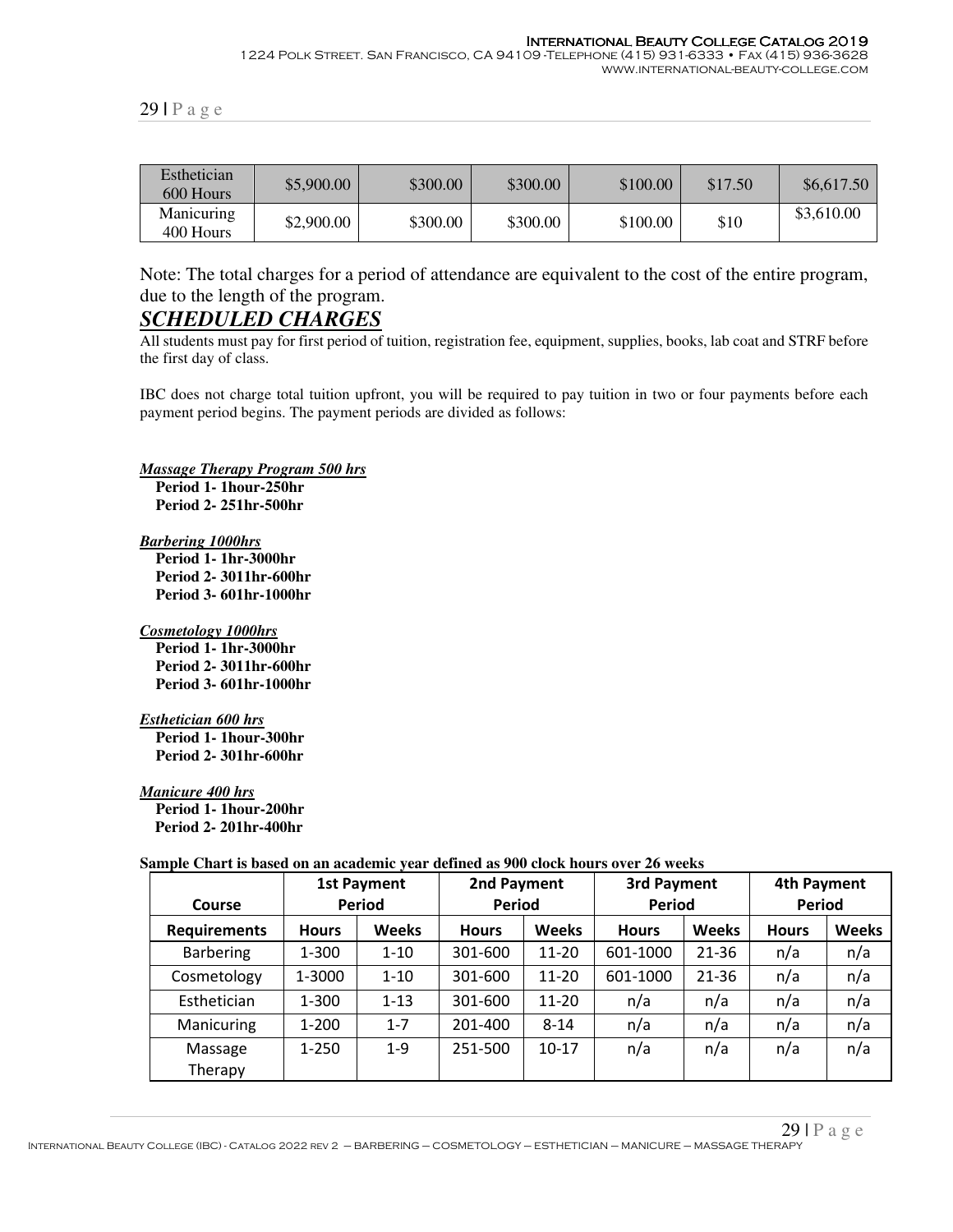*\*The amount of hours is different per course. in some courses, there are two (2) payment periods; in other courses, there are four(4). The amount owed each period is the hourly rate times the hours in each period.*

*\*Tutorials are available at an additional expense of \$20 per hour.* 

## *STUDENT FROM OTHER COUNTRIES:*

The College does not accept International Students and does not provide visa service.

#### *NOTICE OF STUDENT RIGHTS:*

The student shall have the right to cancel the agreement and receive a full refund of charges paid through attendance at the first class session, or the seventh day after enrollment, whichever is later.

• The notice of cancellation shall be in writing and submitted directly to the Financial Office, a withdrawal may be initiated by the student's written notice or by the institution

due to student's academics or conduct, including, but not necessarily limited to, a student's lack of attendance. **Refund Policy:** After the cancellation period, the institution provides a pro rata refund of **ALL** funds paid for tuition charges to students who have completed 60 percent or

less of the period of attendance. Once more then 60 percent of the enrollment period in the entire course has elapsed **(including absences),** there will be no refund to the

student.

A registration fee of \$100 is **a non- refundable item**. If you cancel the agreement, the school will refund any money that you paid, less any deduction for registration fee. If you withdraw from school after the cancellation period, the refund policy described above will apply. If the amount that you have paid is more than the amount that you owe for the time you attended,

then a refund will be made within 45 days of the official withdrawal date. See Refunds section below. If the amount that you owe is more than the amount that you have

already paid, then you will have to arrange with the institution to pay that balance. Official withdrawal date is on the student's notification or school's determination.

- Read the Notice of Cancellation form for an explanation of your cancellation rights and responsibilities. If you have lost your Notice of Cancellation form, ask the school for a sample copy. Cancellation is effective on the date written notice of cancellation is sent. Institution shall make a refund within 45 days after the student's return of the materials.
- After the end of the cancellation period, a student has a right to stop school at any time and you have the right to receive a refund for the part of the course not taken. Your refund rights are described in the enrollment agreement. If the Enrollment agreement is lost, the college will provide a description of the refund policy or it can be obtained from the school catalog.
- If the school closes before a student graduates, the student is entitled to a refund. At least 30 days prior to closing, the College will notify the Bureau of Private Postsecondary Education in writing of its intention to close. The notice will be accompanied by a closure plan, which shall include, but not necessarily be limited to, all of the following: 1) A plan for providing teach-outs of educational programs, including any agreements with any other postsecondary educational institutions to provide teach-outs; 2) If no teach-out plan is contemplated, or for students who do not wish to participate in a teach-out, arrangements for making refunds within 45 days from the date of closure and a plan for the disposition of student records.
- **Institution in Default-**When an institution is in default, student institutional charges may be refunded on a pro rata basis if the bureau determines that the school has made provision for students enrolled at the time of default to complete a comparable educational program at another institution at no additional charge to the students beyond the amount of the total charges in the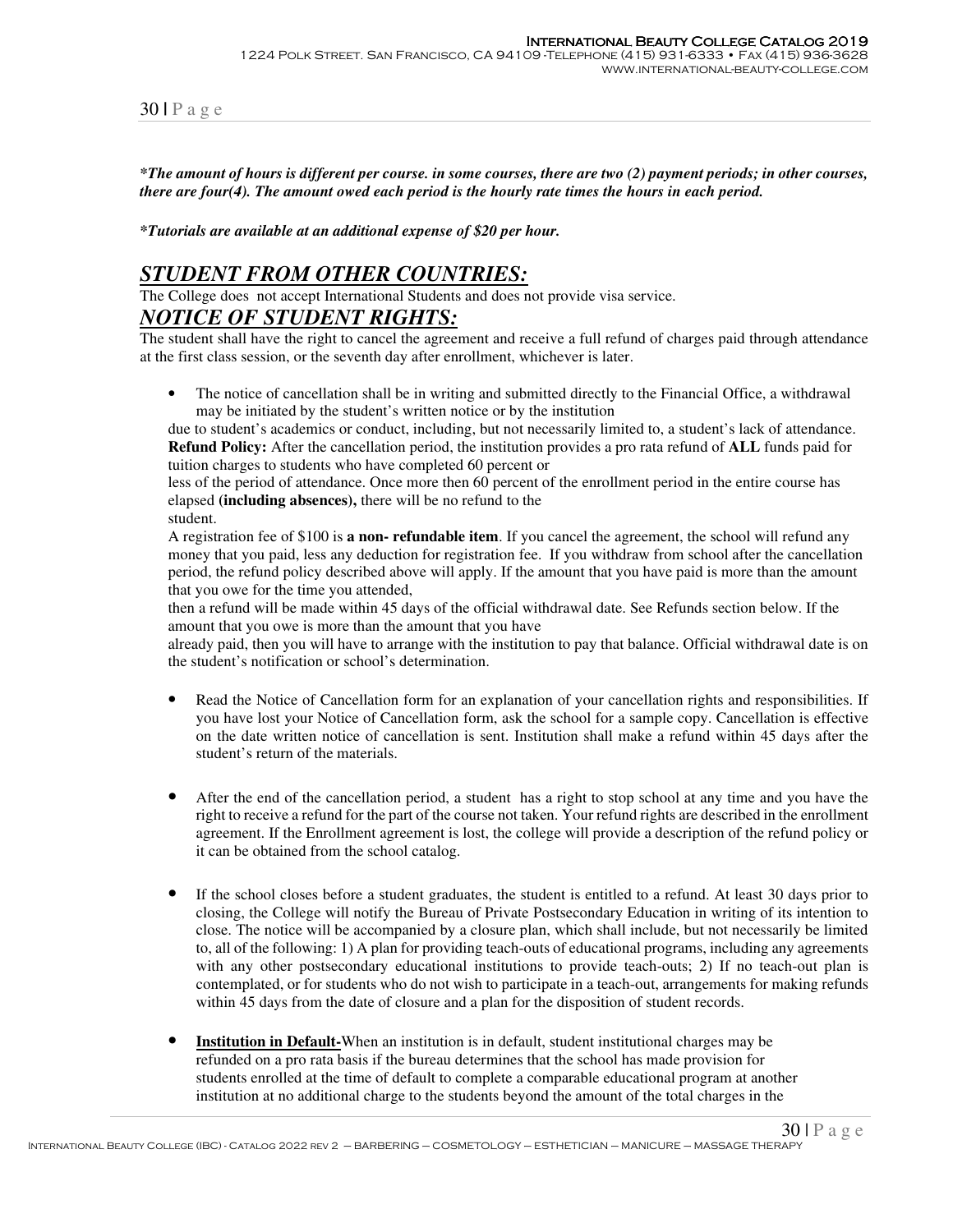original enrollment agreement. If the institution does not make that provision, a total refund of all institutional charges shall be made to students.

- Any questions a student may have regarding this catalog that have not been satisfactorily answered by the institution may be directed to the Bureau for Private Postsecondary Education at 1747 North Market Blvd. Suite 225, Sacramento, CA 95834 or P.O. Box 980818, West Sacramento, CA 95798-0818, www.bppe.ca.gov, telephone numbers (888) 370-7589 or (916) 574-8900 or by fax (916) 263-1897.
- As a prospective student, you are encouraged to review this catalog prior to signing an enrollment agreement. You are also encouraged to review the School Performance Fact Sheet, which must be provided to you prior to signing an enrollment agreement.
- A student or any member of the public may file a complaint about this institution with the Bureau for Private Postsecondary Education by calling (Toll-free telephone # (888) 370-7589) or by completing a complaint form, which can be obtained on the bureau's internet Web site www.bppe.ca.gov.
- A student or any member of the public with questions that have not been satisfactorily answered by the school or who would like to file a complaint about the school may contact the California Massage Therapy Council at One Capital Mall, Suite 800, Sacramento, CA 95814, www.camtc.org, phone (916) 669-5336, or fax (916) 669-5337.

## *COMPLIANCE STATEMENT:*

The Federal Privacy Act of 1974 requires that students be notified that the disclosure of his/her social security number is mandatory. The social security number is used to verify student's identities, to process the awarding of funds, the collection of funds, and the tracing of individuals who have borrowed funds from federal, state, or private programs.

## *STUDENT WITHDRAWAL & REFUND:*

Any prospective student has opportunity to observe one class in a specific field of study, such as Barbering, Cosmetology, Esthetician, Manicure and Massage Therapy at no cost to the student. International Beauty College shall remit a refund as calculated under the formula described below within 45 days following the student's withdrawal.

The student has the right to cancel the enrollment agreement anytime in writing and pay only for enrollment time (excluding the free observance day), registration fee and student equipment kit.

The amount of a refund is calculated in accordance with California Private Postsecondary Education Act of 2009 (94920 Mandatory Cancellation, Withdrawal, and Refund Policies):

1) Deduct registration fee not exceeding \$100.00 from the total tuition charge;

2) Compute the hourly charge for the specific program by dividing the cost for the specific program by the number of hours in the specific program;

3) Compute the cost for instruction in the specific program by multiplying the number of hours attended by the student in the specific program by the hourly charge for instruction in the specific program (2);

4) The refund would be any amount in excess of the figure derived in subparagraph (3) that was paid by the student. The refund amount shall be adjusted to include paid/unpaid equipment.

# *Refund Policy:*

After the cancellation period, the institution provides a pro rata refund of **ALL** funds paid for tuition charges to students who have completed 60 percent or less of the period of attendance. Once more then 60 percent of the enrollment period in the entire course has elapsed **(including absences),** there will be no refund to the student.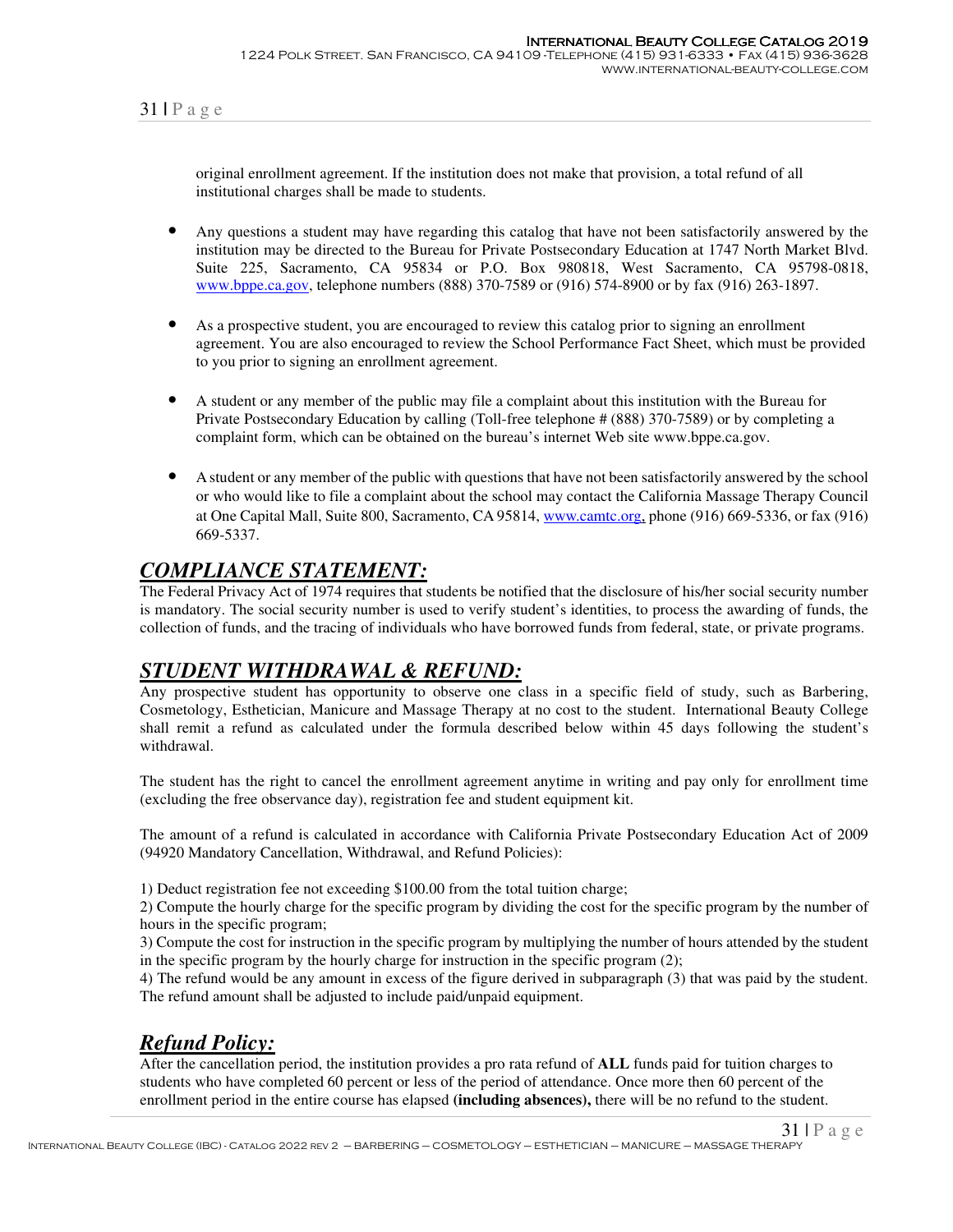A registration fee of \$100 is **a non- refundable item** *(International Beauty College will not withhold fees exceeding \$250 during the cancellation period)*. Equipment, books, supplies, tools, uniforms, kits and any other items **issued and received by the student** would not be returnable. **Once received** by the student it will belong to the student and will represent a liability to the student. If you cancel the agreement, the school will refund any money that you paid, less any deduction for registration fee and equipment received. If you withdraw from school after the cancellation period, the refund policy described above will apply. If the amount that you have paid is more than the amount that you owe for the time you attended, then a refund will be made within 45 days of the official withdrawal date. See Refunds section below. If the amount that you owe is more than the amount that you have already paid, then you will have to arrange with the institution to pay that balance. Official withdrawal date is on the student's notification or school's determination. In all cases of a student who withdraws, or who are suspended or expelled, the following refund policy shall apply:

The refund or tuition and others fees (excluding material fee) shall be equal to the amount of tuition multiplied by the percentage of attendance remaining.

EXAMPLE: a student who completes 25 percent of attendance of the course will receive a refund of 75 percent of the total tuition charges, less the registration fee of \$100.00, and cost of the tool kit.

#### **Hypothetical refund example according to the state pro-rata policy.**

Student Paid:  $$6,400$  (Tuition) +  $$100$  (registration fee) =  $$6,500$ . Rate of hourly Charge:  $$6,400 / 1,600$  (total hours of course) =  $$4.00$ Student attended 900 hours. Tuition: Student's attended 900 hours  $x$  \$4.00 = \$3,600 Paid tuition  $$6,500-\$100$  non-refundable registration fee = \$6,400.  $$6,400 - $3,600$  (tuition owned) = \$2,800 *Refund to Student is \$2,800*

## *Academic Transcripts:*

#### *NOTICE CONCERNING TRANSFERABILITY OF CREDITS AND CREDENTIALS EARNED AT OUR INSTITUTION:*

The transferability of credits a student earns at **International Beauty College** is at the complete discretion of an institution to which you may seek to transfer. Acceptance of the certificate you earn in the educational program is also at the complete discretion of the institution to which you may seek to transfer. If the certificate that you earned at this institution are not accepted at the institution to which you seek to transfer, you may be required to repeat some or all of your coursework at that institution. For this reason you should make certain that your attendance at this institution will meet your educational goals. This may include contacting an institution to which you may seeks to transfer after attending **International Beauty College** to determine if your certificate will transfer.

#### *Right To Withhold Transcripts And Grades For Non Payment Of Tuition:*

International Beauty College may withhold a student's transcript or grades if the student is in default on a student tuition Enrollment Agreement. If the course of study consists of only one course, the institution may withhold the grades or the transcript until the tuition is paid in full.

#### **Note: Academic transcripts will not be released until tuition charges are paid in full.**

#### *Additional Educational Charges:*

#### **Currently our Additional Educational Charge is \$7.00 per hour**

If a student reaches the expected graduation date stated on his/her Enrollment Agreement and needs additional time to complete hours and/or operations, this College will extend a courtesy period of additional training limited to two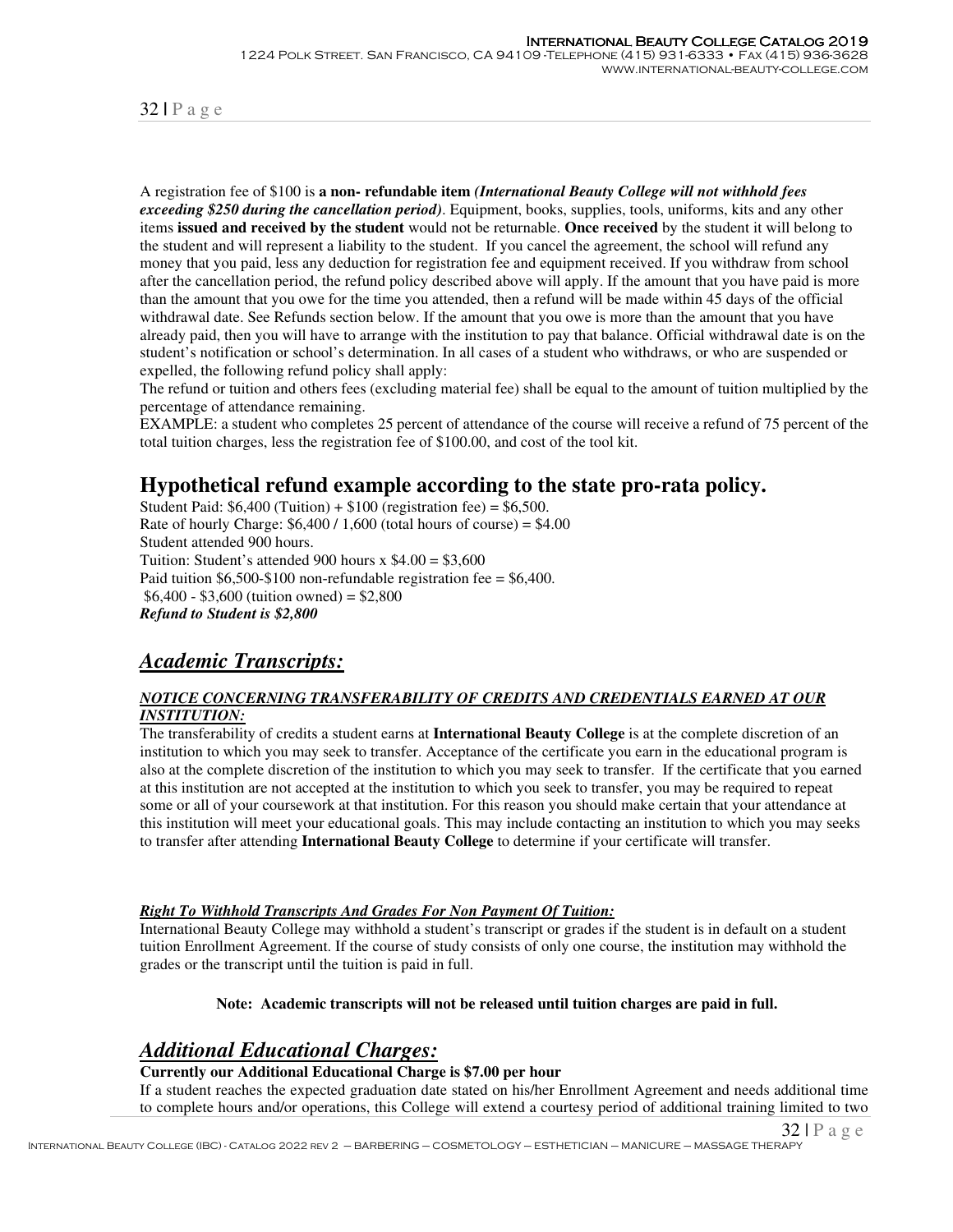weeks without assessing additional charges. Each course program has been scheduled for completion within an allotted time frame. The College has reserved space, equipment and licensed instructors for each student and course/program. If a student does not graduate within the enrollment agreement period or the two-week grace period, additional training will be billed at the hourly rate per hour stipulated on the enrollment agreement until graduation. Information on the completion of hours will not be released to state board until these additional educational charges are paid in full.

## *STUDENT LOANS:*

International Beauty College does not participate or provide Student Loans. If a student obtains a loan to pay for an educational program, the student will have the responsibility to repay the full amount of the loan plus interest, less the amount of any refund, and that, if the student has received federal student financial aid funds, the student is entitled to a refund of the moneys not paid from federal student financial aid program funds.

## *FEDERAL AND STATES FINANCIAL AID PROGRAM:*

International Beauty College is currently not eligible to participate in Federal Title IV financial aid programs.

## *Re-Entry Policy:*

Re-entry within 180 days:A student who re-enters the same program in International Beauty College (IBC) within 180 days is treated as if he/she did not cease attendance for purposes of determining the student's aid awards for the period. If the student re-enters the same program, the student is considered to be in the same payment period he/she was in at the time of the withdrawal. The student retains his/her original eligibility for that payment period and is treated as though he/she did not cease attendance.

Transfer from another school/re-entry after 180 days: If a student withdraws from a program and re-enters the same program more than 180 days after a withdrawal, IBC will treat the hours remaining in the program as if they are the student's entire program and the student will be treated as a transfer student. Transfer hours from another institution are counted as both attempted and completed hours for the purpose of determining when the allowable maximum time-frame has been exhausted. Students are charged the hourly rate of tuition for any remaining hours they complete at IBC.

# *Student Tuition Recovery Fund (STRF):*

(a) A qualifying institution shall include the following statement on both its enrollment agreement and school catalog:

"The State of California established the Student Tuition Recovery Fund (STRF) to relieve or mitigate economic loss suffered by a student in an educational program at a qualifying institution, who is or was a California resident while enrolled, or was enrolled in a residency program, if the student enrolled in the institution, prepaid tuition, and suffered an economic loss. Unless relieved of the obligation to do so, you must pay the state-imposed assessment for the STRF, or it must be paid on your behalf, if you are a student in an educational program, who is a California resident, or are enrolled in a residency program, and prepay all or part of your tuition.

You are not eligible for protection from the STRF and you are not required to pay the STRF assessment, if you are not a California resident, or are not enrolled in a residency program."

"It is important that you keep copies of your enrollment agreement, financial aid documents, receipts, or any other information that documents the amount paid to the school. Questions regarding the STRF may be directed to the Bureau for Private Postsecondary Education, 1747 North Market Blvd., Suite 225, Sacramento, CA 95833, (916) 431-6959 or (888) 370-7589".

To be eligible for STRF, you must be a California resident or enrolled in a residency program, prepaid tuition, paid or deemed to have paid the STRF assessment, and suffered an economic loss as a result of any of the following:

1. The institution, a location of the institution, or an educational program offered by the institution was closed or discontinued, and you did not choose to participate in a teach-out plan approved by the Bureau or did not complete a chosen teach-out plan approved by the Bureau.

2. You were enrolled at an institution or a location of the institution within the 120 day period before the closure of the institution or location of the institution, or were enrolled in an educational program within the 120 day period before the program was discontinued.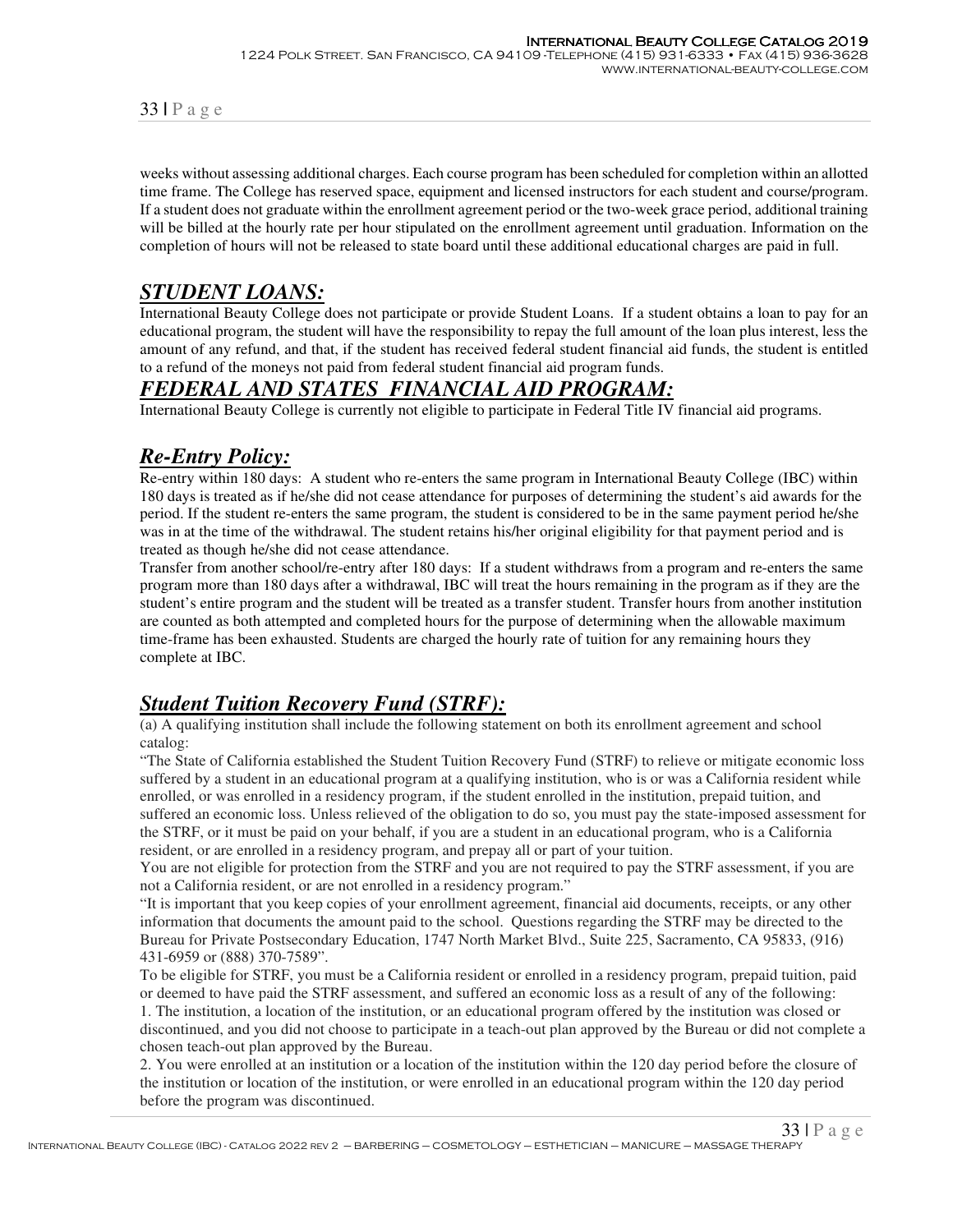3. You were enrolled at an institution or a location of the institution more than 120 days before the closure of the institution or location of the institution, in an educational program offered by the institution as to which the Bureau determined there was a significant decline in the quality or value of the program more than 120 days before closure. 4. The institution has been ordered to pay a refund by the Bureau but has failed to do so.

5. The institution has failed to pay or reimburse loan proceeds under a federal student loan program as required by law, or has failed to pay or reimburse proceeds received by the institution in excess of tuition and other costs. 6. You have been awarded restitution, a refund, or other monetary award by an arbitrator or court, based on a violation of this chapter by an institution or representative of an institution, but have been unable to collect the

award from the institution.

7. You sought legal counsel that resulted in the cancellation of one or more of your student loans and have an invoice for services rendered and evidence of the cancellation of the student loan or loans.

To qualify for STRF reimbursement, the application must be received within four (4) years from the date of the action or event that made the student eligible for recovery from STRF.

A student whose loan is revived by a loan holder or debt collector after a period of noncollection may, at any time, file a written application for recovery from STRF for the debt that would have otherwise been eligible for recovery. If it has been more than four (4) years since the action or event that made the student eligible, the student must have filed a written application for recovery within the original four (4) year period, unless the period has been extended by another act of law.

However, no claim can be paid to any student without a social security number or a taxpayer identification number." Note: Authority cited: Sections 94803, 94877 and 94923, Education Code. Reference: Section 94923, 94924 and 94925, Education Code.

**Each qualifying institution shall collect an assessment of two dollars and fifty cents (\$2.50) per one thousand dollars (\$1,000) of institutional charges, rounded to the nearest thousand dollars, from each student in an educational program who is a California resident or is enrolled in a residency program. For institutional charges of one thousand dollars (\$1,000) or less, the assessment is zero dollars (\$0).**

 **Bureau for Private Postsecondary Education 1747 N. Market Blvd., Suite 225 Sacramento, CA 95833 Tel: (916) 431-6959 Fax: (916) 263-1897 Website: bppe@dca.ca.gov, http://www.bppe.ca.gov/**

## **International Beauty College is licensed by:**

CA Board of Barbering and Cosmetology 2420 Del Paso Road, Suite 100 Sacramento, CA 95834 Phone: (800) 952-5210 www.barbercosmo.ca.gov

Bureau for Private Postsecondary Education 1747 North Market Blvd., Suite 225 Sacramento, CA 95834 Phone: (888) 370-7589

www.bppe.ca.gov

*Approval to operate means compliance with state standards as set forth in the California Private Postsecondary Act of 2009 and Division 7.5 of Title 5 of the California Code of Regulations.*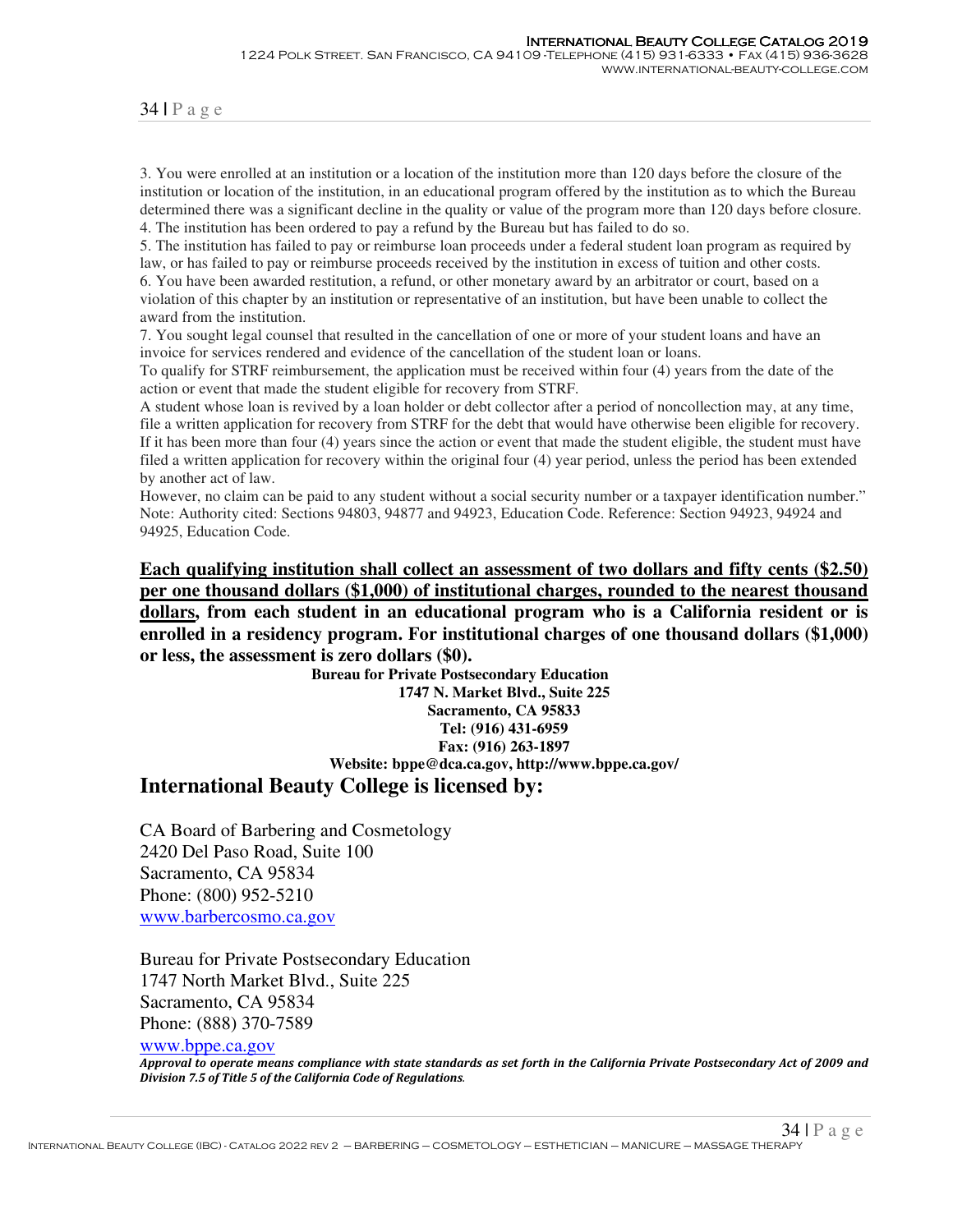California Massage Therapy Council One Capital Mall, Suite 800 Sacramento, CA 95814 Phone: (916) 669-5336 www.camtc.org

# *HYGIENE, DRESS CODE, AND DRAPING:*

IBC requires all students to wear the following uniform and keep a good personal hygiene:

- Black Pants (Not provided by college and must be non Denim Material)
- White or off-white shirt (Not provided by college. Logos and advertisements are not permitted on shirt)
- Laboratory coat (Provided by college with purchase of kit and supplies)
- Toe covered shoes (Not provided by college)

*Professional image for Barbering, Estheticians, Cosmetologists, Massage Therapy and Manicuring include:* 

- Required Uniform (must be clean and wrinkle free)
- Clothing must be clean and free of stains and tears.
- Shoes should be dark, closed toe, professional, and comfortable for standing.
- Hair must be clean and styled prior to arriving at school.
- Cosmetics applied prior to arriving at school.
- No denim pants.
- Jewelry is acceptable, as long as it does not interfere with work and is not offensive to others, including clients.

Draping is a must and not an option for massage clinic.

## *STUDENT SERVICES:*

*JOB REFERRAL:* Although International Beauty College does not guarantee employment, we provide job placement assistance for recent as well as former graduates. International Beauty College maintains numerous contacts throughout the industry which aid in finding graduates for employment assistance, as well as guidance in personal appearance, job referrals, and follow up.

*Academic Advising:* International Beauty College (IBC) provides academic counseling to all students. We will help you with tutoring, should you experience challenges in meeting the minimum performances standards and course requirements as set by IBC and the California Board of Barbering and Cosmetology.

*Individual Counseling:* If you experience personal challenges, International Beauty College encourages students to contact the school administrator for a list of local crisis hotlines, which provide personal counseling referrals to a network of professionals.

*Student Records:* All student records are retained on the premises for five years from the enrollment date.

# *INSTITUTION PENDING PETITION IN BANKRUPTCY :*

The institution does not have pending petition in bankruptcy, is not operating as a debtor in possession, and has never filed a petition within the preceding five years. There are no petitions in bankruptcy filed against the institution within the preceding five years that resulted in reorganization under chapter 11 of the United States Bankruptcy Code (11 U.S.C Sec 1101 et seq)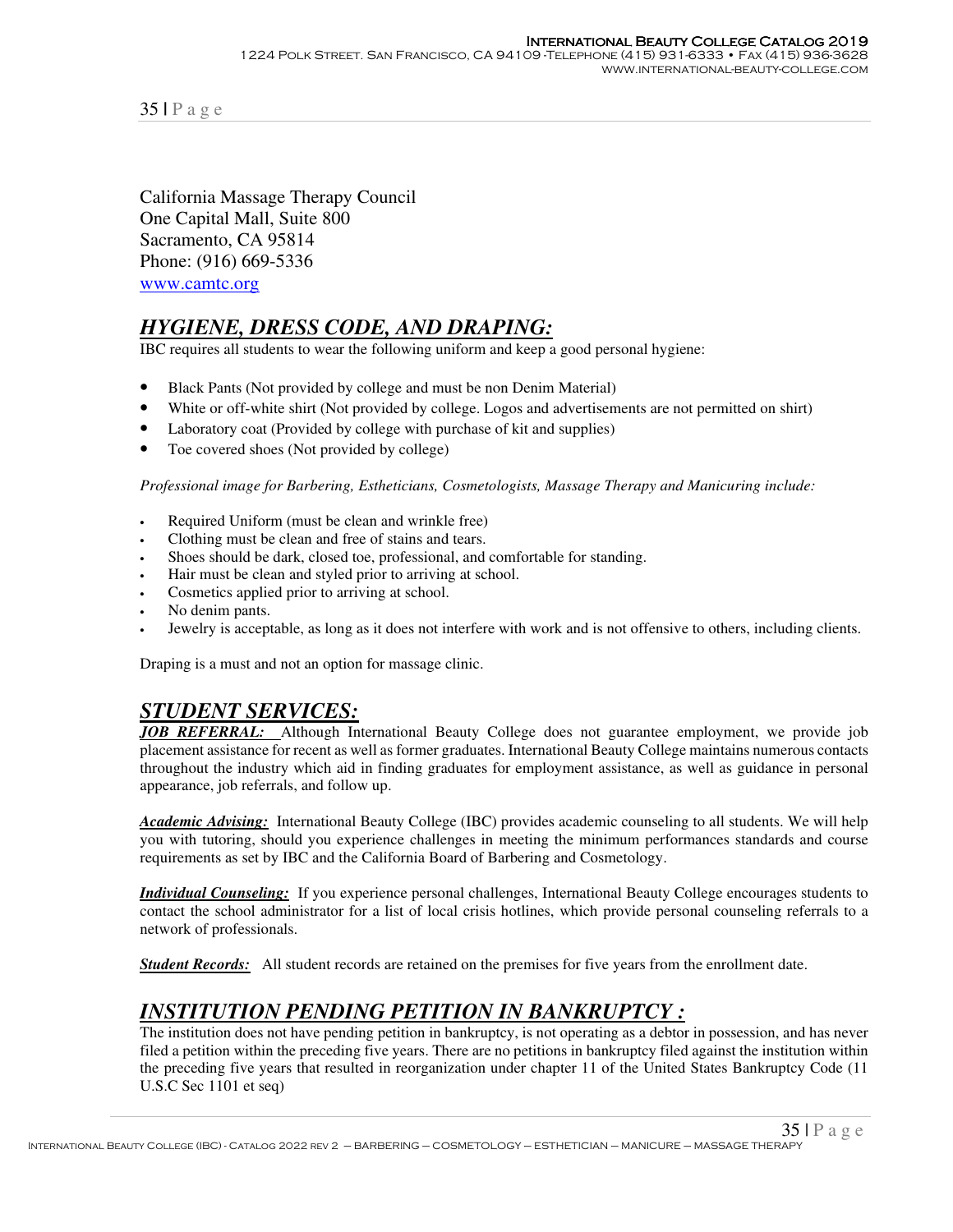# *HOUSING ASSISTANCE:*

The College has no dormitory facilities under its control and has no responsibility to find or assist a student in finding housing, nor does it make specific recommendations regarding housing, however, some accommodations are available within the local communities. For Availability of housing reasonably located near the institutions facility you can contact a number of management companies, one is listed here for your convenience. Rent ranges from \$500-\$1200 depending on location and amenities.

Lighter Property Group 612 Howard Street #390 San Francisco, CA 94105 (415) 267-2900 lightnergroup.com

# *REQUIREMENTS FOR LICENSURE:*

- Be at least 17 years of age
- Has completed  $10<sup>th</sup>$  grade in public school or its equivalent.
- Has committed no acts or crimes constituting grounds for denial of licensure under section of the business and professions code.
- Has completed the required hours in a Board Approved School.
- Submit appropriate application and fee

# *PRIVACY POLICIES ON RETENTION OF STUDENT RECORDS (FERPA):*

Adult students, parents/guardians of dependent minors are provided access to student records, to review the student's records and provide for release of the student's records to third parties. However, a staff member must be present during the process to provide clarification and/or answers to related questions raised during the review of the student's file.

Educational records are defined as files, materials, transcripts and documents that contain information directly related to the student's period of enrollment and that are maintained by the institution. IBC will maintain student's academic and financial records for the minimum five (5) years from the last day of attendance. After this period, all records are destroyed. Transcripts are to be maintained permanently. The students are not entitled to inspect the financial records of their parents. Written consent from the student and/or parents is required before educational records may be disclosed to any party with the exception of accrediting commissions or governmental agencies so authorized by law.

## *STUDENT RECORDS:*

Student educational records are filed and maintained in locked cabinets. Upon request, students may access their file with an approval and presence of an administrator. Academic records will be kept separate from financial records. Student records are to be maintained at this primary institution for a minimum of five (5) years. Transcripts are to be maintained permanently. The type of documents that are kept confidential are as follows:

- Enrollment Questionnaire
- Enrollment Agreement
- Dress Code Policy
- Personal identification (copies)
- Letter of Cancellation
- Notice of Student Rights

## *LEARNING RESOURCES:*

IBC can accommodate 75 students in our modern facility with many benefits for our staff and students. Our school simulates salon conditions to help our students "learn-by-doing" with modern equipment and a variety of supplies that